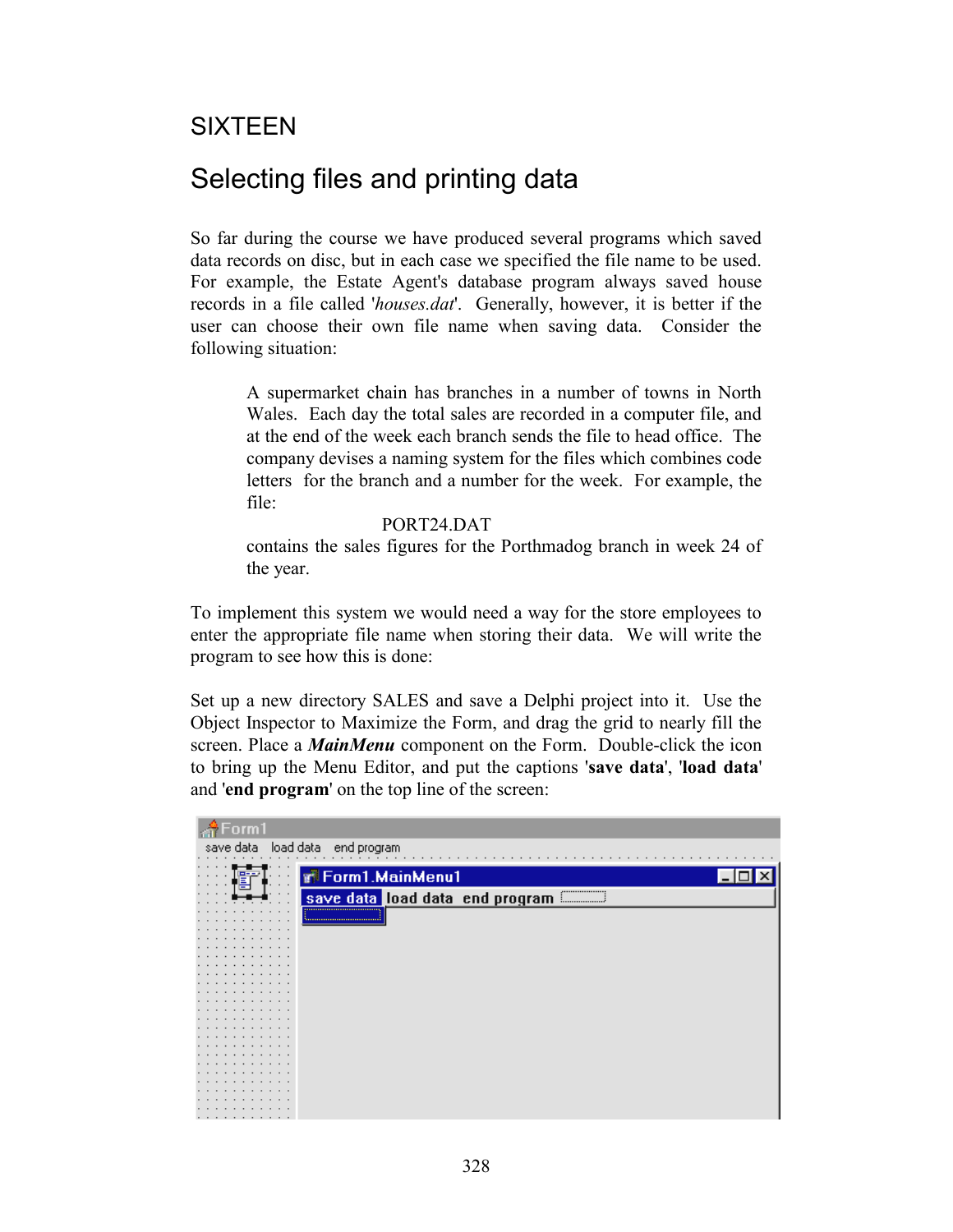Add two *Edit Boxes* to the Form, and place the *Labels* '**Branch**' and '**Week ending**' alongside:

| Form1                                                |                                                    |                                            |
|------------------------------------------------------|----------------------------------------------------|--------------------------------------------|
| save data load data end program                      |                                                    |                                            |
|                                                      | $\mathbf{r}$                                       | $\cdots$<br>$\sim$ $\sim$<br>$\sim$        |
| $\cdots$<br>$\sim$                                   |                                                    |                                            |
| f.<br>$\sim$ $\sim$<br>$\cdot$ $\cdot$               |                                                    |                                            |
| $\sim$                                               |                                                    |                                            |
|                                                      |                                                    |                                            |
| Brancl<br>$\cdot$<br>$\cdots$<br>.<br>$\blacksquare$ | Week beginning<br>$\cdots\cdots\cdots$<br>$\cdots$ | $\cdots$<br>$\cdots$<br>$\sim$<br>$\cdots$ |
| $\cdot$ $\cdot$                                      |                                                    |                                            |
| .<br>$\cdot$ $\cdot$                                 | $\sim$<br>.<br>$\cdot$<br>$\cdot$                  | $\cdot$ $\cdot$<br>$\mathbf{r}$            |
|                                                      |                                                    |                                            |
|                                                      |                                                    |                                            |
|                                                      |                                                    |                                            |
| $\cdots$<br>$\cdot$ $\cdot$ $\cdot$                  | .<br>$\mathbf{r}$<br>$\cdots$                      |                                            |
| $\cdots$<br>$\cdot$                                  | $\cdot$                                            |                                            |
|                                                      | $\mathbf{r}$                                       |                                            |
| $\sim$<br>.                                          | $\cdot$                                            |                                            |
| $\cdot$ $\cdot$<br>.                                 | $\cdot$ $\cdot$                                    |                                            |
|                                                      | $\cdot$                                            |                                            |
|                                                      | $\bullet$<br>$\bullet$                             |                                            |
| $\ddot{\phantom{1}}$<br>$\cdot$ $\cdot$              | $\cdots$                                           |                                            |
|                                                      | $\cdot$                                            |                                            |
| $\cdot$<br>$\cdot$<br>$\cdot$ $\cdot$                | $\cdot$<br>. .<br>$\sim$                           | $\cdot$ $\cdot$                            |
| $\cdot$ $\cdot$<br>$\mathcal{L}_{\mathcal{A}}$       | $\cdots$                                           | $\sim$                                     |
| $\cdot$ $\cdot$                                      | $\cdot$                                            |                                            |
| $\cdot$<br>.<br>$\cdots$                             | $\cdot$ $\cdot$<br>$\cdot$<br>$\sim$<br>$\sim$     | $\cdots$                                   |
| $\cdot$<br>$\cdot$ $\cdot$                           | $\cdot$                                            | $\cdot$ $\cdot$                            |
| $\sim$                                               | $\bullet$                                          |                                            |
| $\mathbf{r}$<br>$\cdots$                             | $\mathbf{r}$                                       | $\cdots$                                   |
| $\cdot$ $\cdot$<br>.<br>$\sim$                       | $\cdot$<br>$\sim$<br>$\cdot$ $\cdot$ $\cdot$       |                                            |
| .                                                    | $\cdot$<br>$\sim$                                  |                                            |
|                                                      | $\mathbf{r}$                                       |                                            |
|                                                      |                                                    |                                            |
|                                                      |                                                    |                                            |
|                                                      |                                                    |                                            |
|                                                      |                                                    |                                            |

Put a *String Grid* in the centre of the form, and use the Object Inspector to set the properties:

| <b>DefaultColWidth</b> | <b>120</b>    |
|------------------------|---------------|
| <b>ColCount</b>        | $\mathcal{L}$ |
| <b>RowCount</b>        | 8             |
| <b>Options:</b>        |               |
| goEditing              | True          |
| <b>ScrollBars</b>      | none          |

Go to the menu line at the top of the *Form*, and double-click the '**end program**' option to produce an event handler. Add a **halt** command:

```
procedure TForm1.endprogram1Click(Sender: TObject);
begin
  halt;
end;
```
Compile and run the program to check that the components are displayed correctly, then click '**end program**' to return to the Delphi editing screen.

Double-click the dotted grid of the *Form* to produce an '**OnCreate**' procedure. Add lines of program to write captions for the string grid: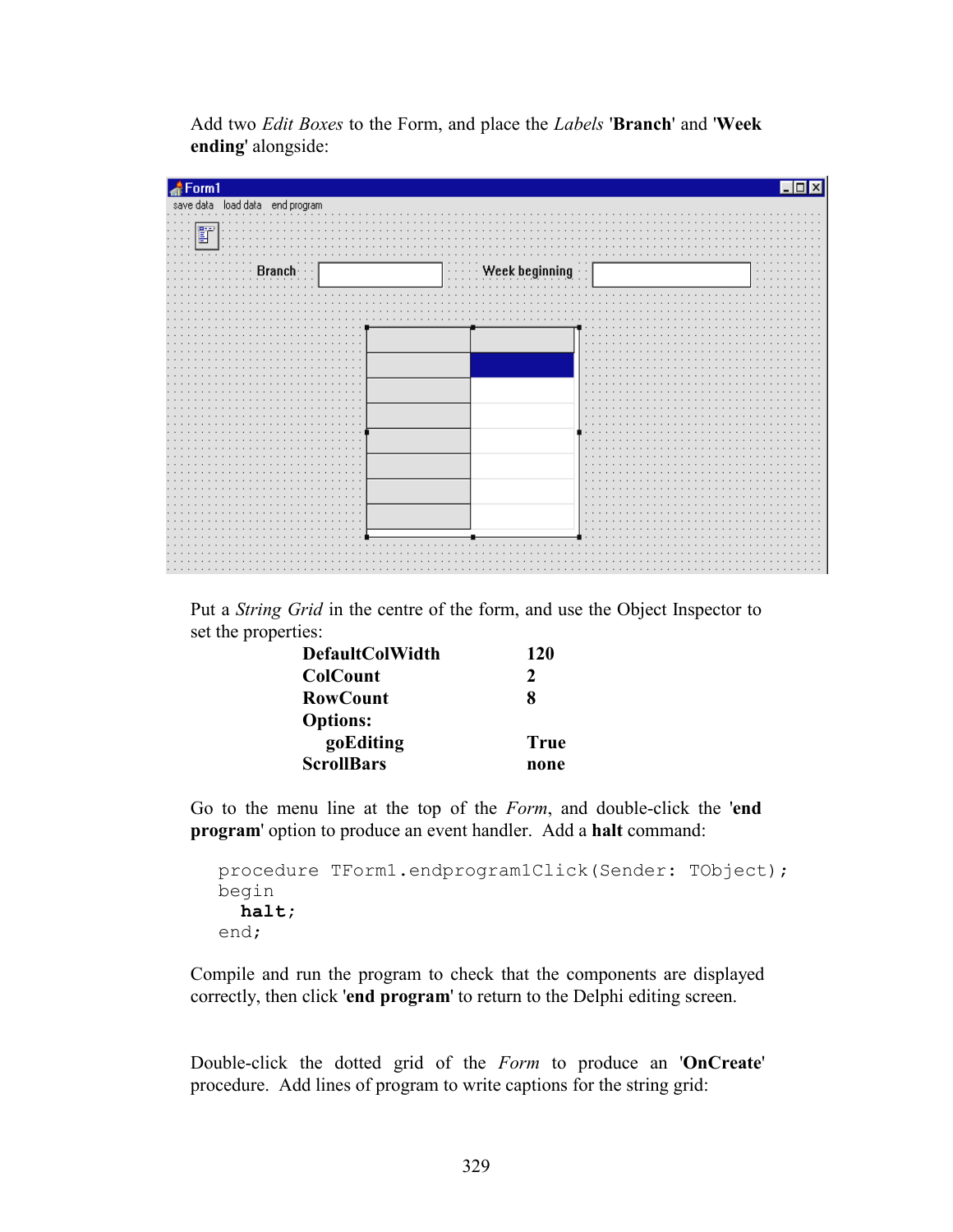```
procedure TForm1.FormCreate(Sender: TObject);
begin
  with stringgrid1 do
   begin
     cells[1,0]:='sales £';
     cells[0,1]:='Monday';
     cells[0,2]:='Tuesday';
     cells[0,3]:='Wednesday';
     cells[0,4]:='Thursday';
     cells[0,5]:='Friday';
     cells[0,6]:='Saturday';
     cells[0,7]:='Sunday';
   end;
end;
```
We need to set up a record structure for storing the sales data on disc. Insert this near the top of the program below the '**type**' heading:

```
type
  sales=record
     branch,week:string[24];
     daytotal:array[1..7] of real;
   end;
   TForm1 = class(TForm)
       ......
```
The name of the branch and the date will be stored as strings of text; the figure **24** in square brackets allows each entry to be up to 24 characters in length. The daily sales figures will be stored as an array of seven decimal numbers to allow for pounds and pence.

Go to the *Public declarations* section and add the variable names for the file and records:

```
 public
    { Public declarations }
    salesrecord:sales;
    salesfile:file of sales;
  end;
```
We now need a procedure to transfer the sales figures into the array. Click on the *String Grid* and press ENTER to bring up the Object Inspector. Click the **Events** tab, then double-click alongside '**OnKeyUp**' to produce an event handler. Add the lines: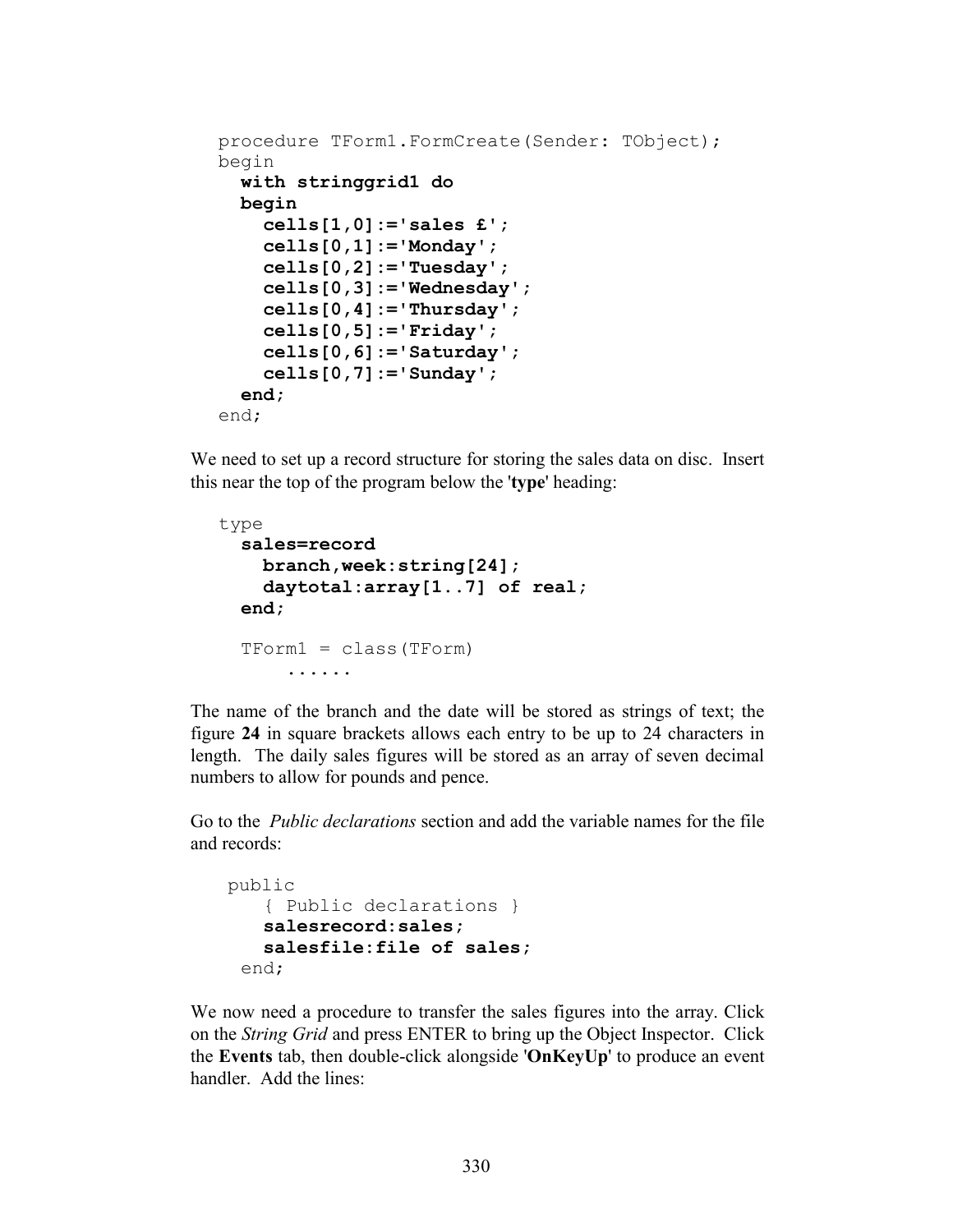```
procedure TForm1.StringGrid1KeyUp(Sender: TObject; 
                  var Key: Word; Shift:TShiftState);
var
   y:integer;
begin
   y:=stringgrid1.row;
   if stringgrid1.cells[1,y]='' then
     salesrecord.daytotal[y]:=0
   else
     salesrecord.daytotal[y]:=
                strtofloat(stringgrid1.cells[1,y]);
end;
```
Compile and run the program. Headings should now be displayed in the *String Grid*:

| Form1                           |           |                | $ w \mathbb{X} \mathbb{Q} \mathbb{B} \mathbb{B} $ . Let $\mathbb{X}$ |
|---------------------------------|-----------|----------------|----------------------------------------------------------------------|
| save data load data end program |           |                |                                                                      |
|                                 |           |                |                                                                      |
| <b>Branch</b>                   |           | Week beginning |                                                                      |
|                                 |           |                |                                                                      |
|                                 |           |                |                                                                      |
|                                 |           | sales £        |                                                                      |
|                                 |           |                |                                                                      |
|                                 | Monday    |                |                                                                      |
|                                 | Tuesday   |                |                                                                      |
|                                 | Wednesday |                |                                                                      |
|                                 | Thursday  |                |                                                                      |
|                                 | Friday    |                |                                                                      |
|                                 | Saturday  |                |                                                                      |
|                                 | Sunday    |                |                                                                      |
|                                 |           |                |                                                                      |
|                                 |           |                |                                                                      |

Check that the String Grid is error trapped to accept decimal numbers, then return to the Delphi editing screen.

We can now begin work on the '**save data**' option. Go to the DIALOGS menu and select the *Save Dialog* component:

| SaveDialog                                                                                 |
|--------------------------------------------------------------------------------------------|
| <b>Options</b><br>Tools Help                                                               |
| Æ.                                                                                         |
| , Standard ,(Additional ,(Data Access ,(Data Controls ),Dialogs ,(System ,(VBX ,(Samples , |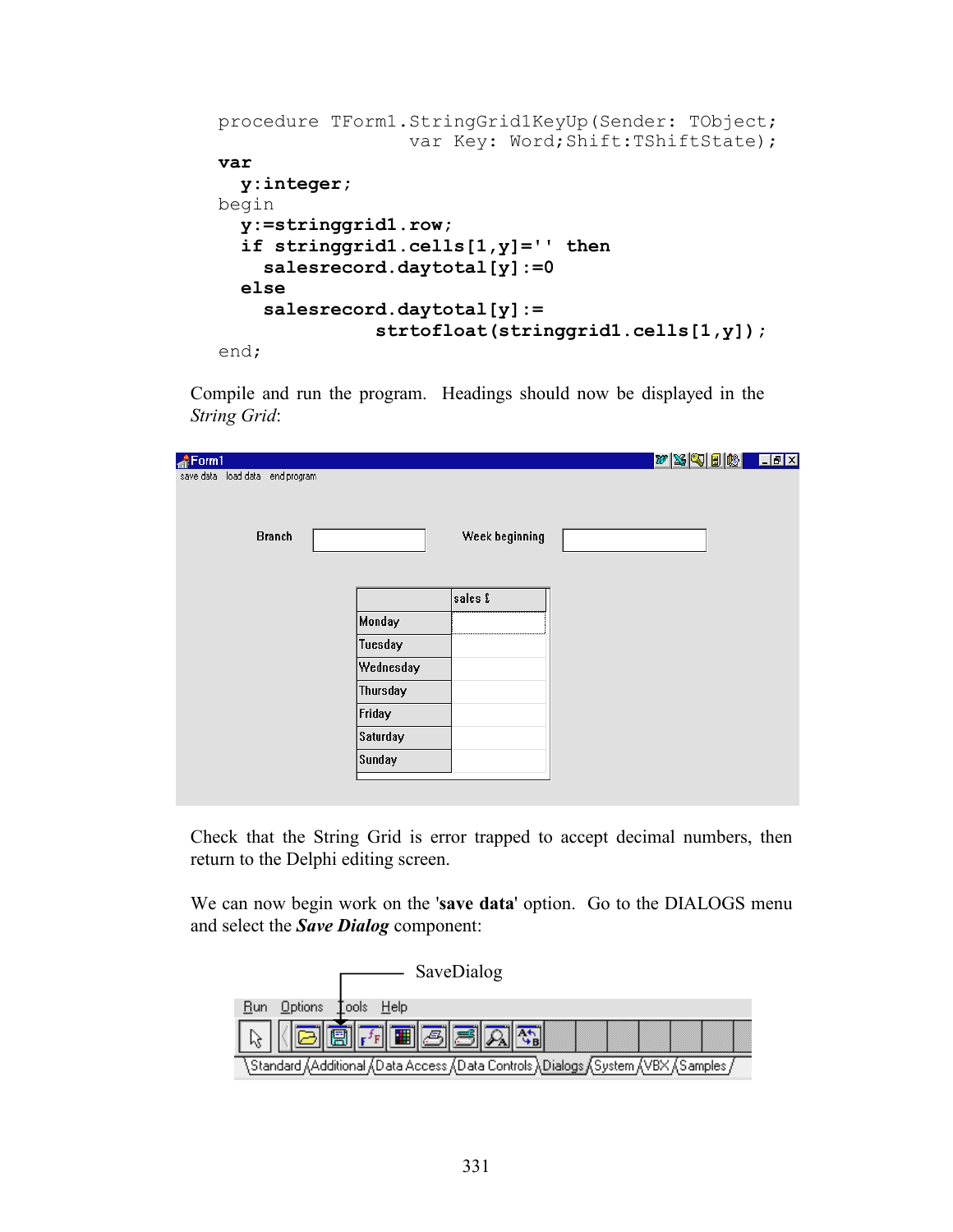Place a *SaveDialog* component on the Form. As in the case of the *Main Menu*, this appears as a fixed sized icon which can be positioned anywhere convenient on the grid.

| orm1                    |                                                                                      |  |
|-------------------------|--------------------------------------------------------------------------------------|--|
| end program             |                                                                                      |  |
|                         |                                                                                      |  |
|                         |                                                                                      |  |
| $\cdot$ $\cdot$ $\cdot$ |                                                                                      |  |
|                         |                                                                                      |  |
| .                       |                                                                                      |  |
| .                       |                                                                                      |  |
|                         |                                                                                      |  |
|                         |                                                                                      |  |
|                         |                                                                                      |  |
| $\cdots$                | $\left  \begin{array}{ccc} \cdot & \cdot & \cdot \end{array} \right $ Week beginning |  |
| .                       |                                                                                      |  |
| .                       |                                                                                      |  |
|                         |                                                                                      |  |
|                         |                                                                                      |  |
|                         |                                                                                      |  |
| .                       |                                                                                      |  |

Go to the menu line at the top of the Form and double-click the '**save data**' option to produce an event handler. Add the instuction:

```
procedure TForm1.savedata1Click(Sender: TObject);
begin
   savedialog1.execute;
end;
```
Compile and run the program. Click the '**save data**' menu option and a file selection window will open - this is probably familiar to you from other *Windows* applications:

| $\triangle$ Form1                  |                                                |                                                                | $ \mathcal{W} \mathcal{B} \mathcal{R} \mathcal{B} \mathcal{B} $ | <b>LEX</b> |
|------------------------------------|------------------------------------------------|----------------------------------------------------------------|-----------------------------------------------------------------|------------|
| save data load data<br>end program |                                                |                                                                |                                                                 |            |
| <b>Branch</b>                      |                                                | Week beginning                                                 |                                                                 |            |
|                                    | Save As                                        |                                                                | ? X                                                             |            |
|                                    | File name:                                     | <b>Folders:</b><br>c:\course\sales<br>∰ c:\<br>course<br>sales | 0K<br>Cancel<br>п<br>$Be$ ad only                               |            |
|                                    | Save file as type:<br>$\overline{\phantom{0}}$ | Drives:<br>⊜ c:                                                | $\overline{\phantom{a}}$                                        |            |
|                                    |                                                |                                                                |                                                                 |            |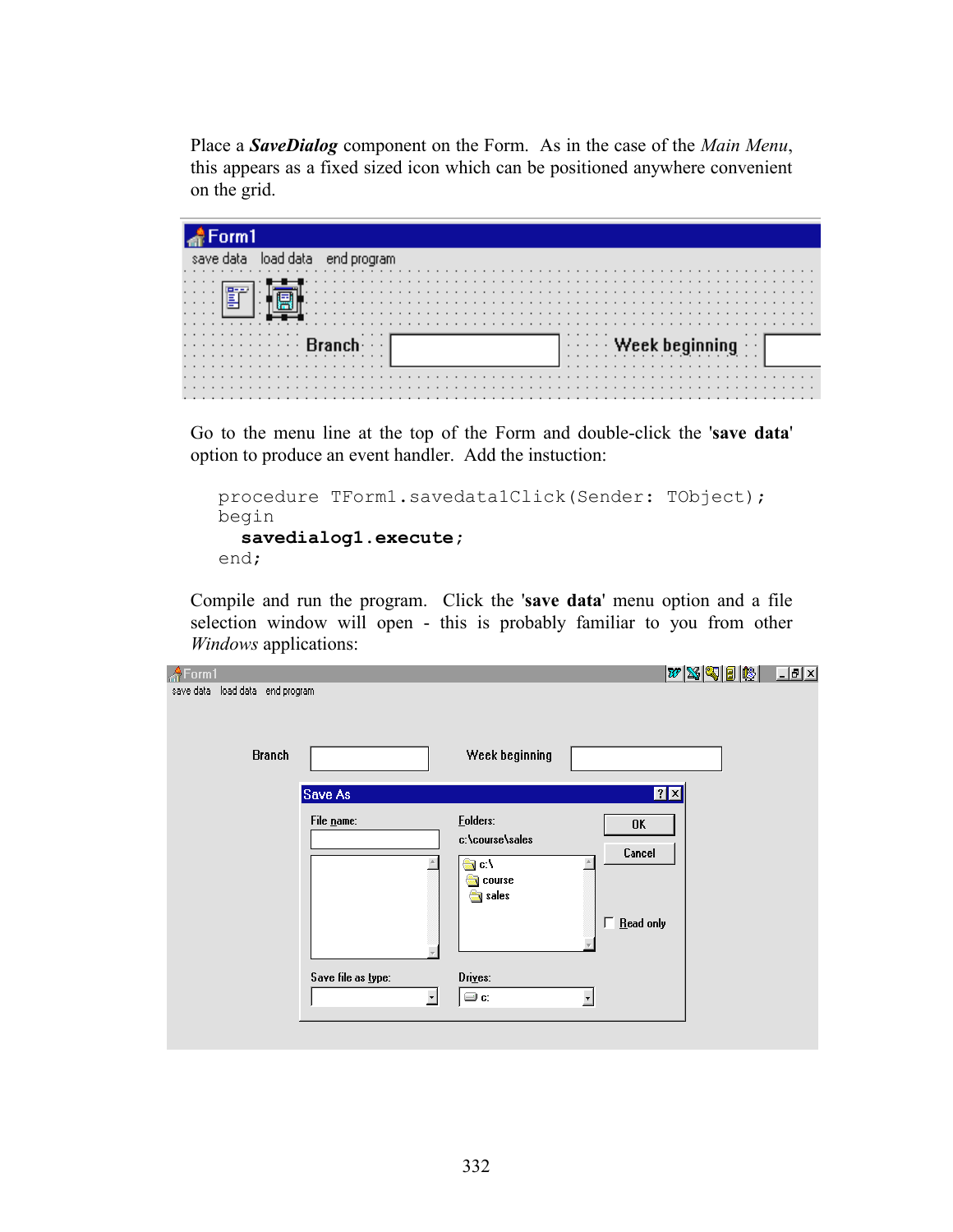It is possible to change the dirve or directory, but no file names are being displayed yet. It is necessary to set up a *filter* to show files in the display window - we will do that next...

Click the '**Cancel**' button, then select '**end program**' to return to the Delphi editing screen.

Go to the *Form* grid, click on the **SaveDialog** icon and press ENTER to bring up the Object Inspector. Double-click alongside the **Filter** property and the 'Filter Editor' wiondow will open:

|                          | <b>A</b> Object Inspec <b>LEX</b> |                                    |                                             |               |      |
|--------------------------|-----------------------------------|------------------------------------|---------------------------------------------|---------------|------|
| SaveDialog1: TSaveDialog |                                   | вm<br>۰                            |                                             |               |      |
| CtI3D                    | True                              |                                    | <b>Filter Editor</b>                        |               | ×    |
| DefaultExt               |                                   |                                    |                                             |               |      |
| FileEditStyle            | fsEdit                            |                                    | <b>Filter Name</b>                          | <b>Filter</b> |      |
| FileName                 |                                   |                                    | data files [*.dat]                          | *.dat         |      |
| Filter                   |                                   | <b></b>                            | all files $[$ <sup>*</sup> . <sup>*</sup> ) | ۰.            |      |
| FilterIndex              |                                   |                                    |                                             |               |      |
| HelpContext              | 0                                 |                                    |                                             |               |      |
| HistoryList              | (TStrings)                        | $\cdot$ $\cdot$<br>$\cdot$ $\cdot$ |                                             |               |      |
| InitialDir               |                                   | . .                                |                                             |               |      |
| Name                     | SaveDialog1                       |                                    |                                             |               |      |
| +Options                 |                                   | $\cdot$ $\cdot$                    |                                             |               |      |
| Tag                      |                                   | $\cdot$ $\cdot$                    |                                             |               |      |
| Title                    |                                   | $\cdot$ $\cdot$<br>$\sim$          |                                             |               |      |
|                          |                                   |                                    |                                             |               |      |
|                          |                                   |                                    |                                             | OK<br>Cancel  | Help |
|                          |                                   |                                    |                                             |               |      |
| Properties               |                                   |                                    |                                             | .             |      |

Add the entries:

| Filter name                     | Filter                  |
|---------------------------------|-------------------------|
| data files (*.dat)              | *.dat                   |
| all files $(*.*)$               | $* *$<br>$\blacksquare$ |
| then click the ' $OK$ ' button. |                         |

Set the property:

**DefaultExt DAT**

This ensures that if the user enters a file name without a three-letter extension, the computer will automatically add the letters 'DAT'. For example: 'PORT24' would become 'PORT24.DAT'.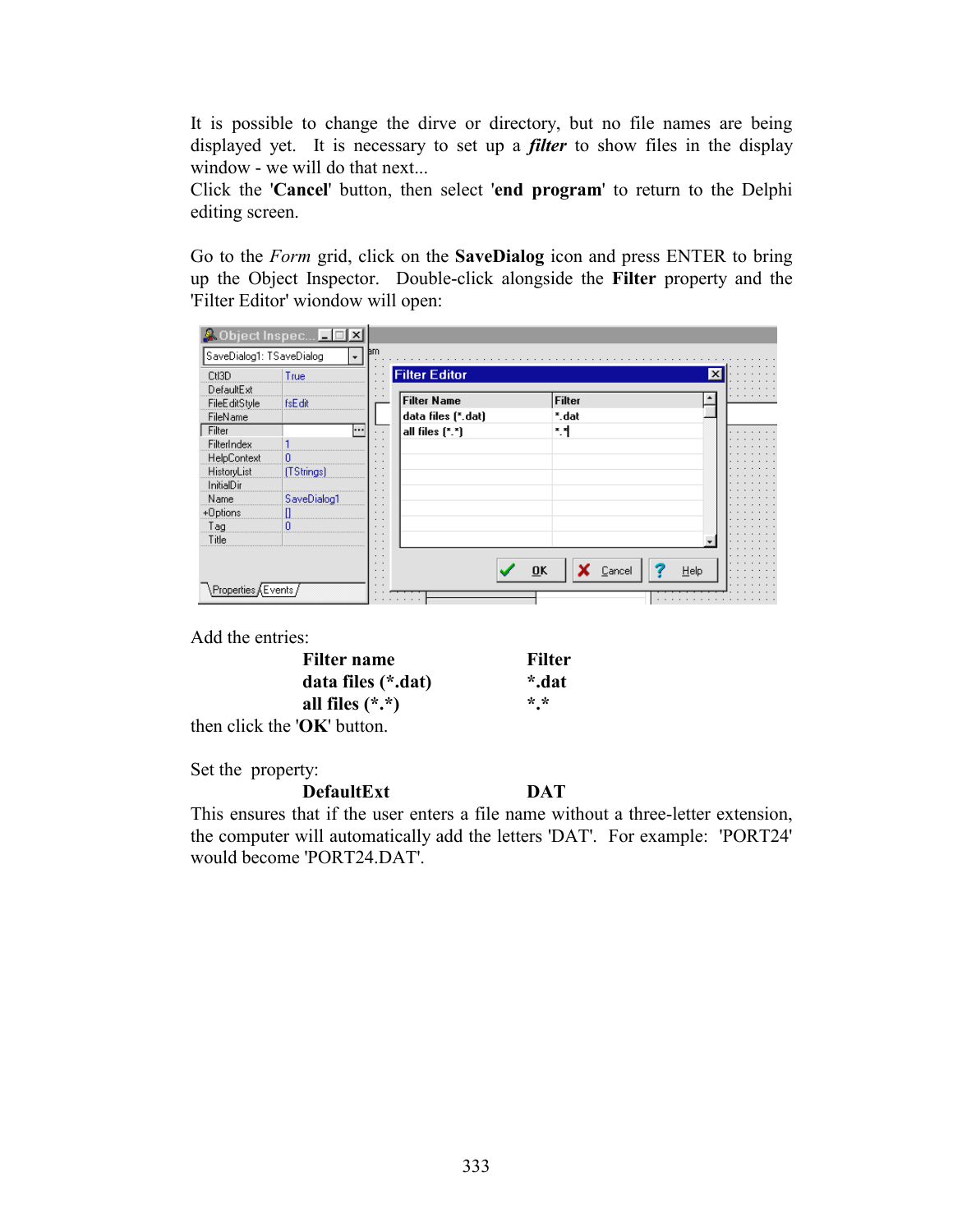Compile and run the program. Click the '**Save data**' option and check that it is now possible to list just the .DAT files or all the files in a particular directory:

| Folders:<br>c:\course\sales<br>c:\<br>course<br><b>v</b> sales | 0K<br>Cancel<br><b>Read only</b> |
|----------------------------------------------------------------|----------------------------------|
| Drives:<br>∋ c:                                                |                                  |
|                                                                |                                  |

Click '**cancel**' to close the file window, then '**end program**' to return to the Delphi editing screen.

We can now set up the program to save the sales data onto disc. Go to the *Form*  grid and click the '**save data**' menu option to open the event handler. Add the lines:

```
procedure TForm1.savedata1Click(Sender: TObject);
begin
   if savedialog1.execute then
   begin
     salesrecord.branch:=edit1.text;
     salesrecord.week:=edit2.text;
     assignfile(salesfile,savedialog1.filename);
     rewrite(salesfile);
     write(salesfile,salesrecord);
     closefile(salesfile);
   end;
end;
```
The conditional block:

**if savedialog1.execute then begin . . . . . end;**

will only operate if the user enters a valid filename.

The lines:

```
salesrecord.branch:=edit1.text;
salesrecord.week:=edit2.text;
```
transfer the '**Branch**' and '**Week beginning**' entries from the edit boxes into the fields of the data record.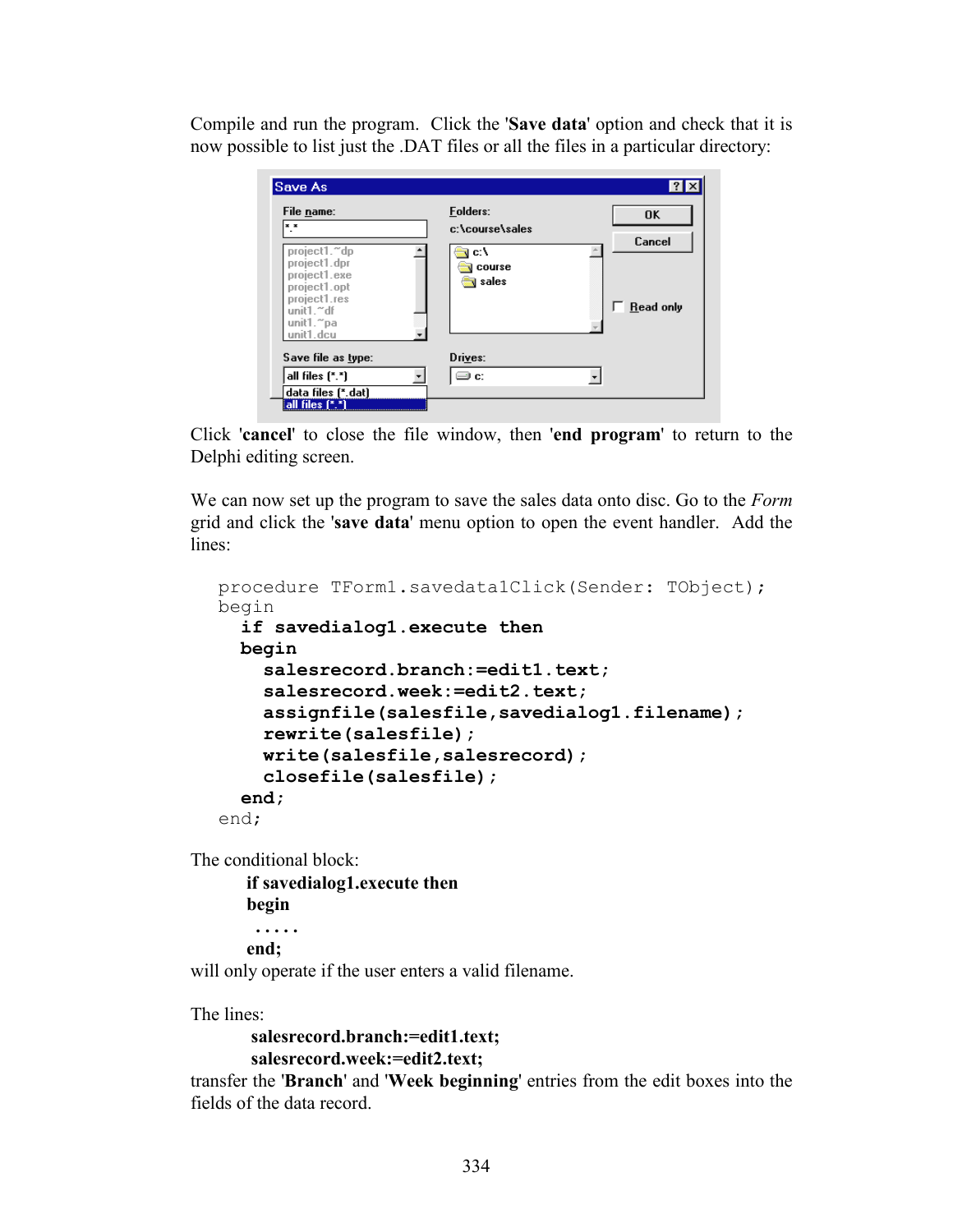### We then open a new file using the filename entered by the user:  **assignfile(salesfile,savedialog1.filename); rewrite(salesfile);**

The sales record is written into the file, then the file is closed:

### **write(salesfile,salesrecord); closefile(salesfile);**

Compile and run the program. Enter a set of sales data, as shown on the next page, then click the '**save data**' option. When the '*Save As*' window appears, select a suitable directory and give the file name:

**HAR30**

without a .DAT extension. Click '**OK**', then exit to the Delphi editing screen.

| <b>Branch</b> | Harlech       | Week beginning | 10 August |
|---------------|---------------|----------------|-----------|
|               |               |                |           |
|               |               | sales £        |           |
|               | <b>Monday</b> | 685.20         |           |
|               | Tuesday       | 750.40         |           |
|               | Wednesday     | 425.67         |           |
|               | Thursday      | 728.92         |           |
|               | Friday        | 642.10         |           |
|               | Saturday      | 1136.90        |           |
|               | Sunday        | 348.27         |           |

Use the NOTEPAD utility to check that a file has been saved with the full name HAR30.DAT

and that this shows the name of the branch and date. There will also be some random characters present which represent the numerical data for the sales.

| Har30.dat - Notepad            |                  |                                                                                     |
|--------------------------------|------------------|-------------------------------------------------------------------------------------|
| Help<br>File<br>Edit<br>Search |                  |                                                                                     |
| ∥∎Harlech                      | <b>10 August</b> | $\blacksquare$ íìì $\blacksquare$ +11111;I\IÂÕTI®Gá:6HfffI IIII9zI)\ $\blacksquare$ |
|                                |                  |                                                                                     |
|                                |                  |                                                                                     |
|                                |                  |                                                                                     |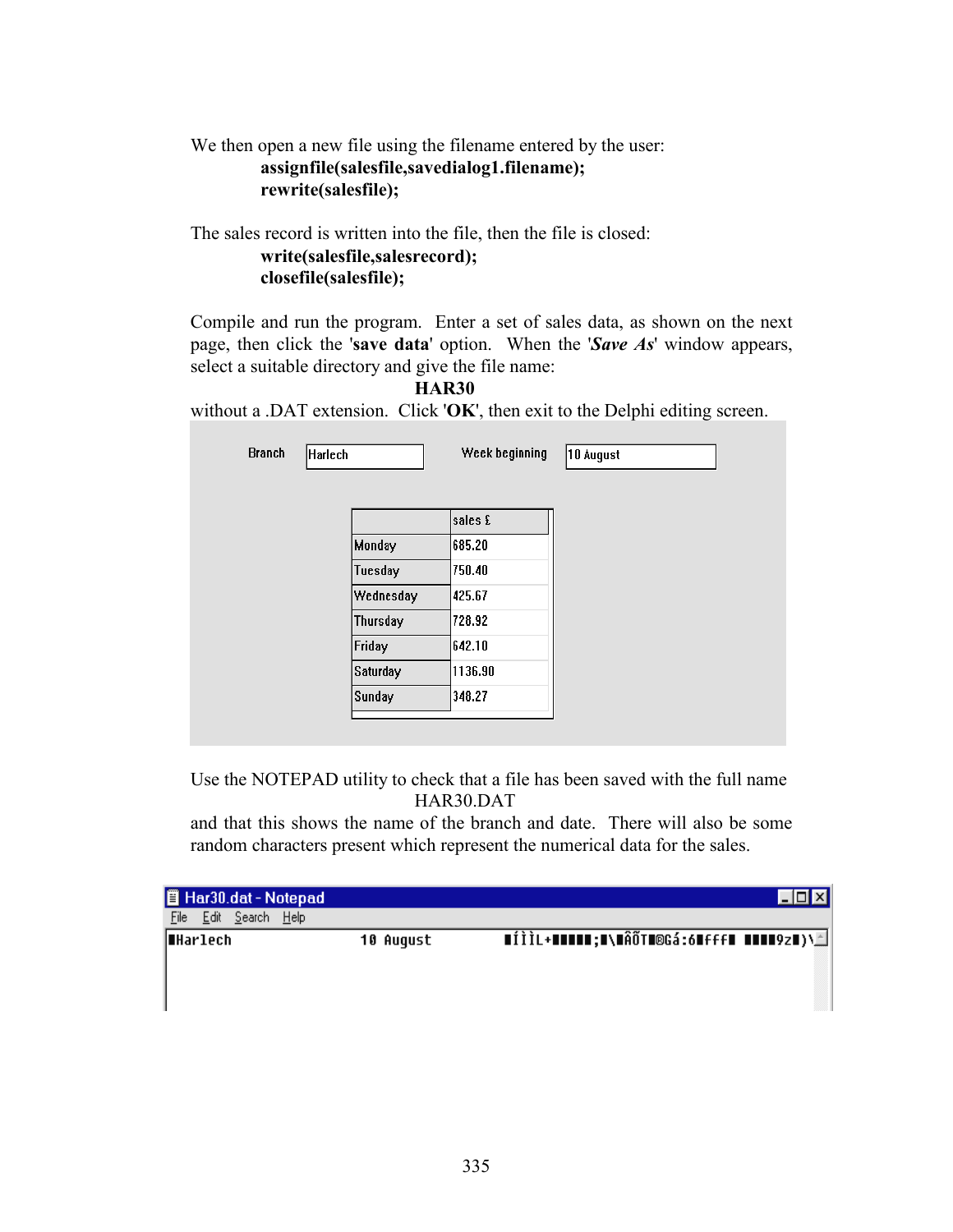We can now work on the menu option to reload the sales data. Begin by adding an '**Open Dialog**' component to the form:



Click the *OpenDialog* icon and press ENTER to bring up the Object Inspector. Double-click alongside the '**Filter**' property, and make the same entries as you did earlier for the *SaveDialog* component:

| Filter name        | <b>Filter</b> |
|--------------------|---------------|
| data files (*.dat) | *.dat         |
| all files $(*.*)$  | $* *$         |

:

Go back to the Form grid and click the 'l**oad data**' menu option to produce an event handler. Add the lines:

```
procedure TForm1.loaddata1Click(Sender: TObject);
var
   i:integer;
begin
  if opendialog1.execute then
   begin
     assignfile(salesfile,opendialog1.filename);
     reset(salesfile);
     read(salesfile,salesrecord);
     closefile(salesfile);
     edit1.text:=salesrecord.branch;
     edit2.text:=salesrecord.week;
     for i:=1 to 7 do
       stringgrid1.cells[1,i]:=floattostrf
               (salesrecord.daytotal[i],ffFixed,8,2);
   end;
end;
```
This procedure is very similar to the one for saving data. We begin by loading the file selected by the user. Data is then transferred from the fields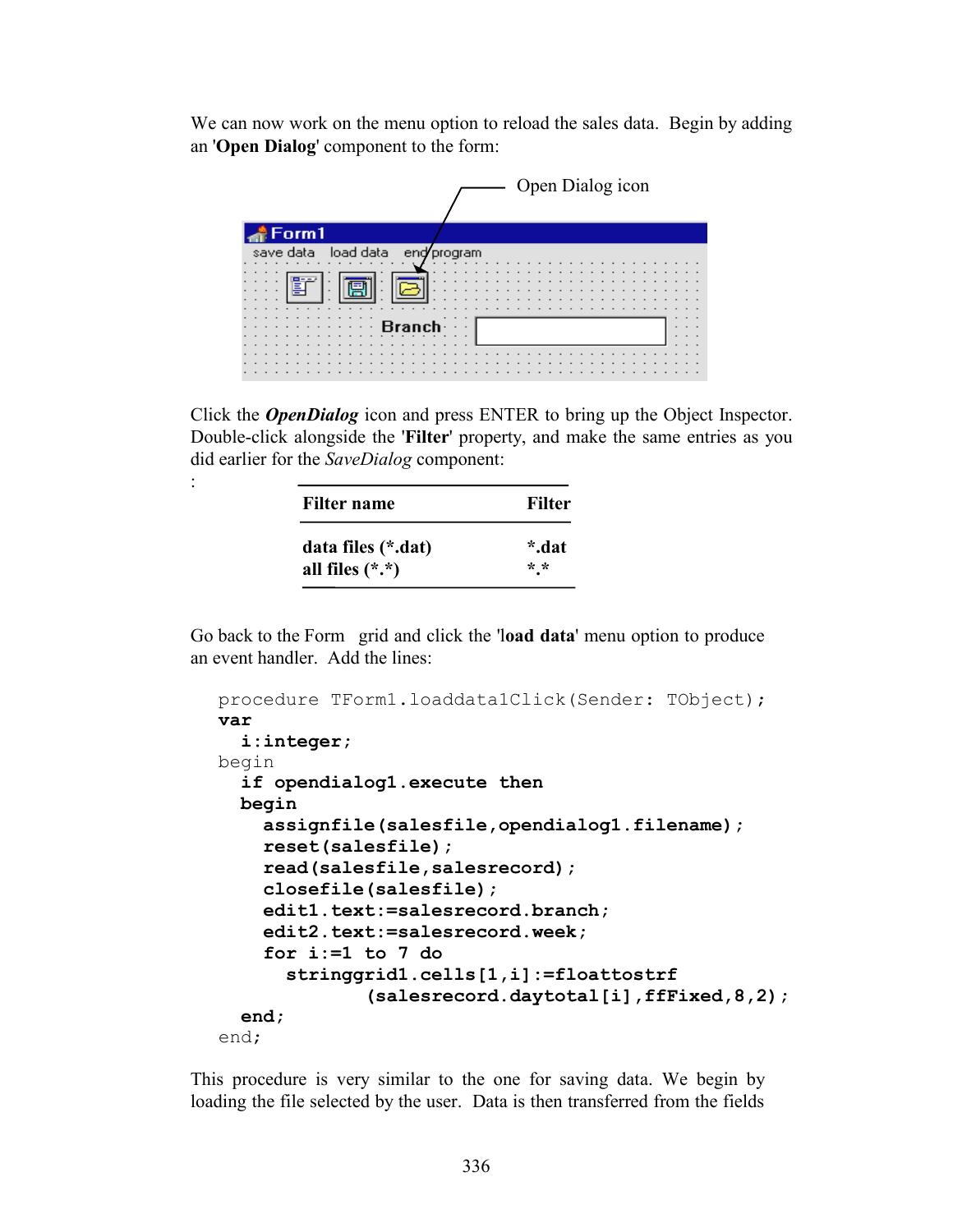of the record into the *Edit Boxes* and *String Grid*. The sales values need to be converted from decimal numbers into text strings so that they can be displayed.

Compile and run the program. Click the '**load data**' menu option and a file window should appear. Select the file **HAR30** and click '**OK**'. The data saved earlier should now appear on the Form.

Check that it is possible to alter and resave the data using a different file name, then reload either the original or the updated file from disc. Exit to the Delphi editing screen.

A further feature we can add to the program is to print out the sales data on paper.

Double-click the *MainMenu* icon on the Form grid to bring up the Menu Editor window:

Click '**end program**' so that it is highlighted, then press the INSERT key. An empty box should appear between the 'load data' and 'end program' options. Enter the caption '**print**' as shown below:

|                                               |       | ject Inspec <b>EIEIXII</b> vi Form1.MainMenu1                                                        |        |
|-----------------------------------------------|-------|------------------------------------------------------------------------------------------------------|--------|
| print1: TMenuItem                             |       | ,,,,,,,,,,,,,,,,,,,,<br>save data load data print end program<br>,,,,,,,,,,,,,,,,,,,,,,,,,,,,,,,,,,, | .      |
| Break                                         |       |                                                                                                      | .<br>. |
| Caption                                       | print |                                                                                                      | .      |
| Checked                                       | alse  |                                                                                                      | .      |
| ,,,,,,,,,,,,,,,,,,,,,,,,,,,,,,,,,,<br>Enabled | l rue |                                                                                                      | .<br>. |
|                                               |       |                                                                                                      | .      |
|                                               |       |                                                                                                      | .<br>. |
| 1111                                          |       |                                                                                                      |        |

Return to the *Form1* grid. Go to the DIALOGS component menu and select **Print Dialog**. Place the Print Dialog icon on the Form grid:

|                                 | PrintDialog |
|---------------------------------|-------------|
| Form1                           |             |
| load data<br>save data<br>print | end program |
|                                 |             |
| F                               |             |
|                                 |             |
|                                 |             |
|                                 |             |
|                                 |             |
|                                 |             |
|                                 |             |
|                                 |             |
|                                 |             |
|                                 |             |
|                                 |             |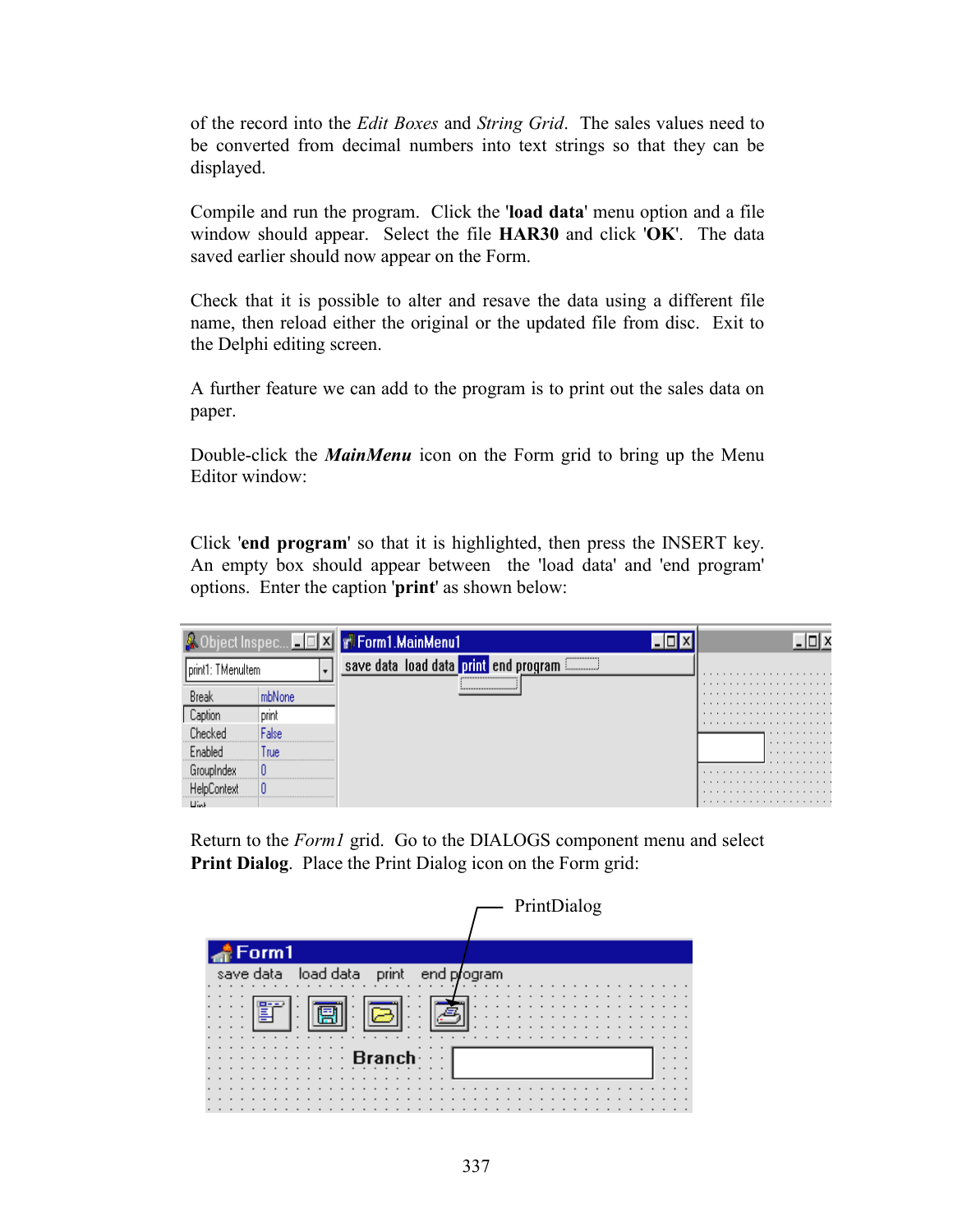Click on the '**print**' menu option at the top of the Form to produce an event handler. Add the line:

```
procedure TForm1.print1Click(Sender: TObject);
begin
  printdialog1.execute;
end;
```
Compile and run the program. Check that the saved data can still be reloaded, then click the '**print**' option. A print dialog window will open, as shown on the next page. This allows you to set the number of copies required. There is also a button to open a **setup** window in which the orientation of the paper (portrait or landscape format) can be chosen.

We have not yet written the program lines to produce a printout. Choose

| <b>Branch</b><br>Harlech | Week beginning<br>10 August                                                                                                                                               |
|--------------------------|---------------------------------------------------------------------------------------------------------------------------------------------------------------------------|
|                          | Print<br>x<br>Printer:<br>Canon LBP-8 III on LPT1:<br>0K<br>Cancel<br>Print range<br>$\in$ All<br>Setup<br>C Selection<br>$C$ Pages                                       |
|                          | Erom:<br>$\lfloor \infty \rfloor$<br>300 dpi<br>Copies:  1<br>Print guality:<br>$\bullet$<br><b>EA</b><br>7X<br><b>Print Setup</b><br>Printer                             |
|                          | <b>OK</b><br>O Default printer<br>Cancel<br>(currently Canon LBP-8 III on LPT1:)<br>Options<br>6 Specific printer:<br>Canon LBP-8 III on LPT1:<br>$\overline{\mathbf{v}}$ |
|                          | <b>Orientation</b><br>Paper<br>C Portrait<br>A4 210 x 297 mm<br>Size:<br>$\overline{\phantom{0}}$<br>Α<br>Landscape<br>C.<br>$S$ ource: Auto<br>$\overline{\phantom{a}}$  |

'**cancel**' and '**end program**' to return to the Delphi editing screen.

Click the '**print**' option to display the event handler, then add the lines below.

NOTE: In places it is necessary to include blank spaces so that the text will be neatly layed out on the paper. Important spaces will be shown by shading and a number, e.g.:

••••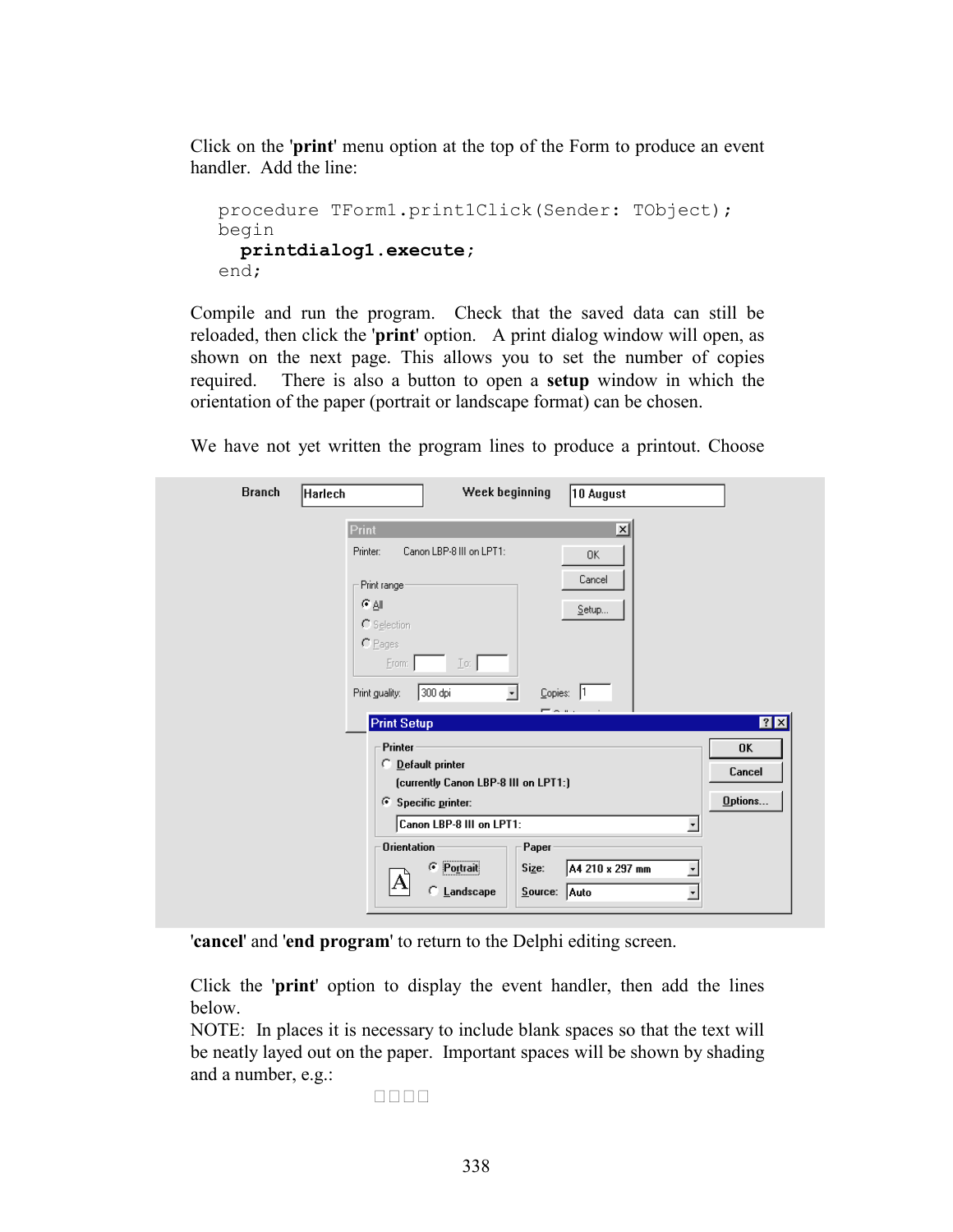indicates a point where four blank spaces are typed with the space bar.

```
procedure TForm1.print1Click(Sender: TObject);
var
  printfile: textfile;
begin
   if printdialog1.execute then
   begin
     assignprn(printfile);
     rewrite(printfile);
     printer.canvas.font.name:='Courier New';
     printer.canvas.font.size:=12;
     writeln(printfile,'••••Branch:•'
                                     +edit1.text);
     writeln(printfile,'••••Week beginning:•'
                                    + edit2.text);
     closefile(printfile);
   end;
```
end;

Printing data from a Delphi program is similar to saving data on disc - you send a '*file*' to the printer in a similar way to sending a file to the disc drive.

The first lines:

**var**

### **printfile: textfile;**

set up a file variable. We have called this '**printfile**', but any name could be used.

The conditional block:

 **if printdialog1.execute then begin . . . .** 

 **end;**

will not operate if the user clicks the '**cancel**' button in the print dialog window.

We open the file to write data to the printer:

```
 assignprn(printfile);
 rewrite(printfile);
```
The type face and size for the printout can be chosen. 'Courier New' is a nonproportional spaced font in which every letter is the same width - this is good for keeping tables of data correctly aligned in columns:

```
 printer.canvas.font.name:='Courier New';
 printer.canvas.font.size:=12;
```
We then output the name of the branch and the date to the printer: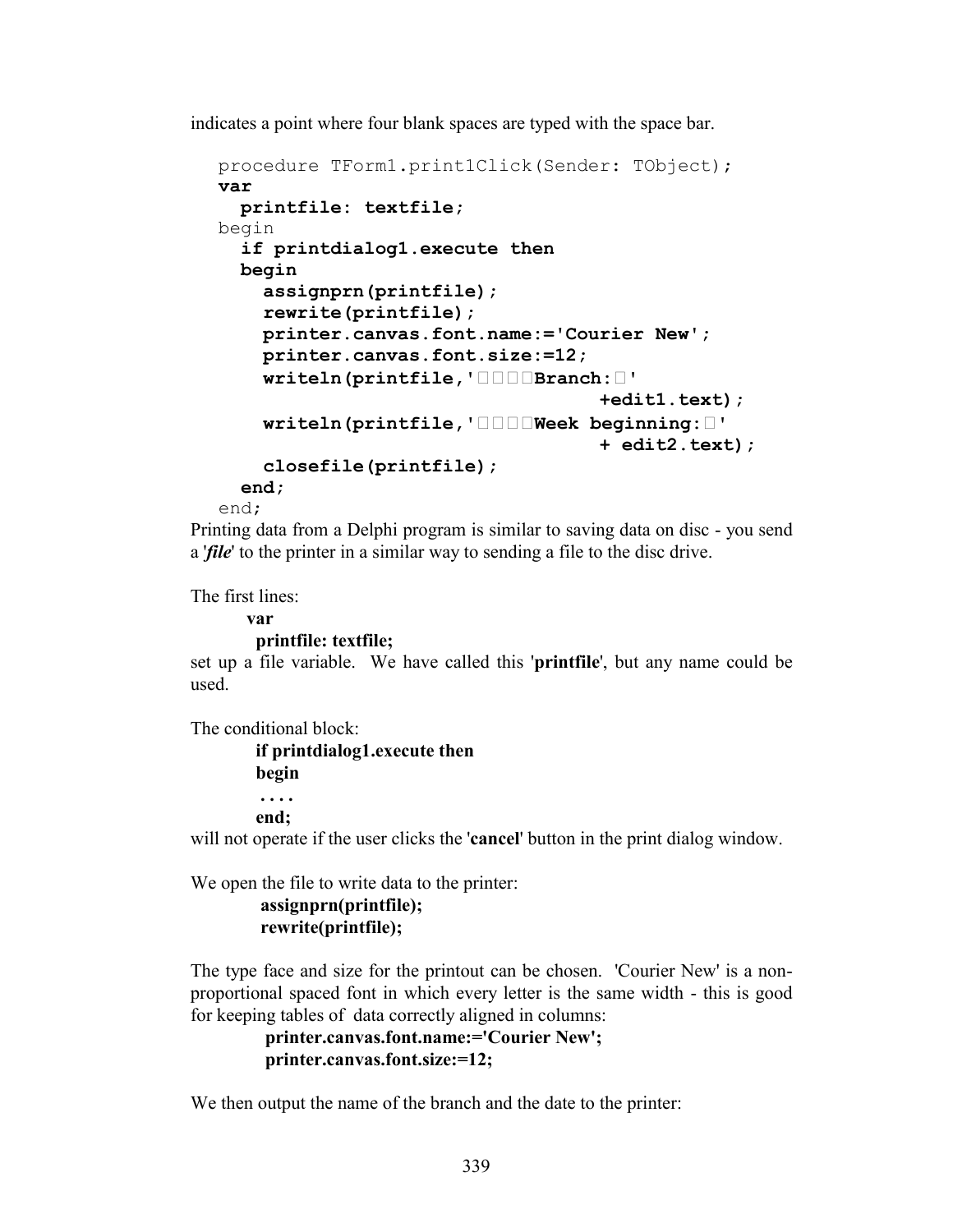### **writeln(printfile,'••••Branch:•'+edit1.text); writeln(printfile,'•••••Week beginning:•**'+ edit2.text);

Four blank spaces have been included at the start of each line so that the text is not printed right at the left hand edge of the paper.

The print file is closed when the printing is completed: **closefile(printfile);**

Go to the '**uses**' line at the top of *Unit1* and add '**printers**' to the list:

```
uses
   SysUtils, WinTypes, .... Menus, printers;
```
Compile and run the program. Load the test data from disc then select the print option. Click 'OK' to print. A printout should be produced showing the branch and date:

```
Branch: Harlech
Week beginning: 10 August
```
Click '**end program**' to return to the Delphi editing screen, then click the '**print**' option to open the event handler. Add lines of program to print the table of sales figures:

```
procedure TForm1.print1Click(Sender: TObject);
var
  printfile: textfile;
 textline,item:string;
   i:integer;
begin
   if printdialog1.execute then
   begin
     assignprn(printfile);
     rewrite(printfile);
     printer.canvas.font.name:='Courier New';
     printer.canvas.font.size:=12;
     writeln(printfile,'••••Branch:•'+edit1.text);
     writeln(printfile,
```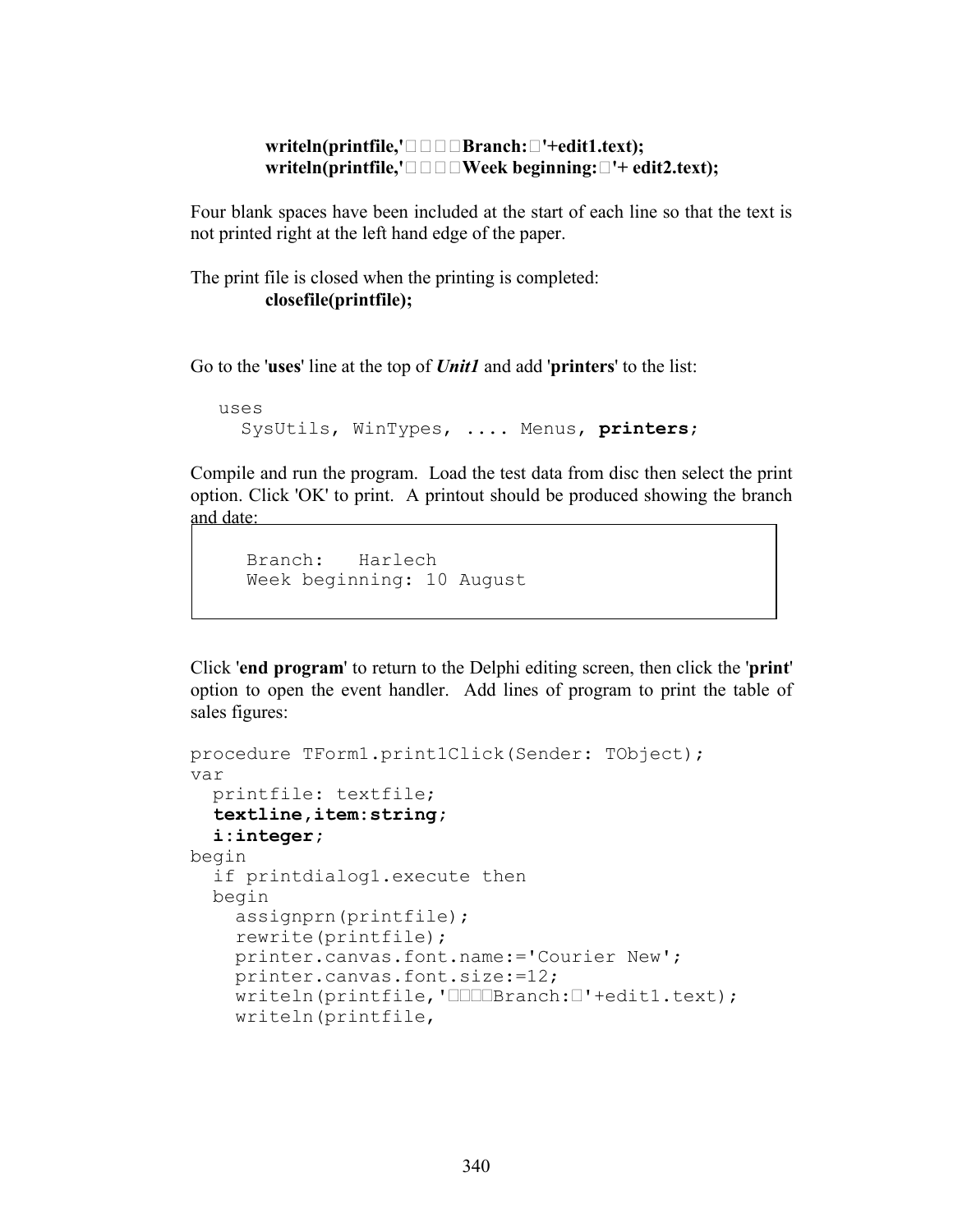```
 '••••Week beginning:•'+ edit2.text);
                                                      ADD
     writeln(printfile);
                                                      THIS
     writeln(printfile,
              '••••Day••••••••••••sales (£)');
     for i:=1 to 7 do
     begin
       textline:='••••'+stringgrid1.cells[0,i];
       item:='••••••••'+stringgrid1.cells[1,i];
       textline:=textline+item;
       writeln(printfile,textline);
     end;
     closefile(printfile);
   end;
end;
```
The command:

```
 writeln(printfile);
```
**s**imply misses a blank line on the printout.

Column headings are printed with: writeln(printfile,' Day sales  $(f)$ ');

A loop then begins for printing the seven days' sales data:

 **for i:=1 to 7 do . . . .**

We begin to build up a line of text by adding the name of each day from column 0 of the string grid:

**textline:='••••'+stringgrid1.cells[0,i];**

Spaces are included to separate the columns, then the sales figure from column 1 of the string grid is added:

> **item:='••••••••'+stringgrid1.cells[1,i]; textline:=textline+item;**

The completed line of text is sent to the printer:

 **writeln(printfile,textline);**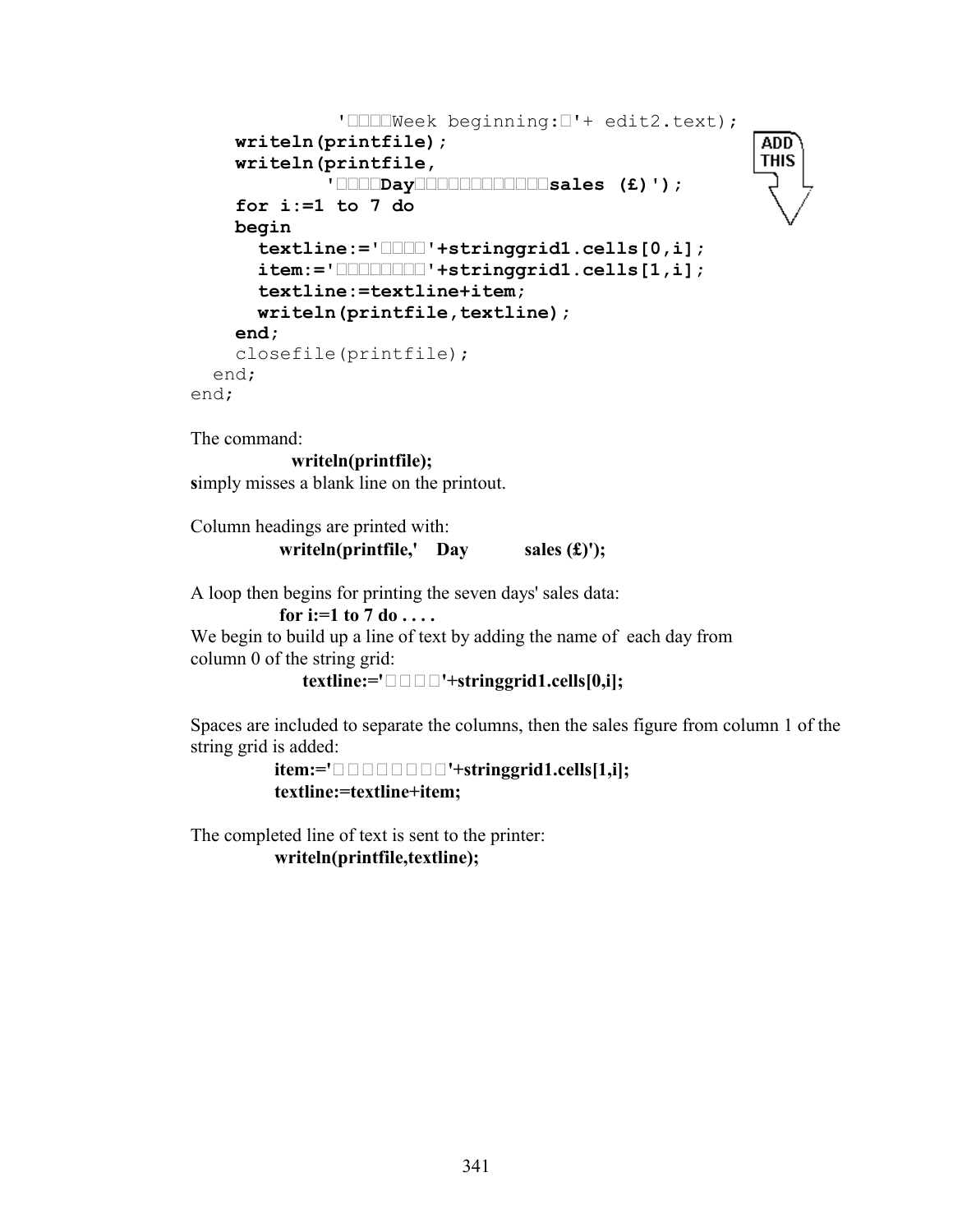Compile and run the program. Load the test data from disc and select the **print**  option. Click '**OK**' and the table of data should be printed:

```
Branch: Harlech
Week beginning: 10 August
Day sales (£)
Monday 685.20
Tuesday 750.40
Wednesday 425.67<br>Thursday 728.92
Thursday
Friday 642.10
Saturday 1136.90
Sunday 348.27
```
The data is all present, but unfortunately it is not aligned neatly in columns yet. There is a problem because the day names have different lengths, and the sales figures contain different numbers of digits. Return to the Delphi editing screen and click '**print**' to bring back the event handler procedure. Make the following alterations to the program:

```
 .......
  writeln(printfile,'••••Day••••••••••••sales (£)');
  for i:=1 to 7 do
  begin
                                                     ADD<sup>-</sup>
    item:='••••'+stringgrid1.cells[0,i]+
                                                     THIS
                                      '••••••••';
    textline:=copy(item,1,16);
    item:='••••••••'+stringgrid1.cells[1,i];
    item:=copy(item,length(item)-10,11);
    textline:=textline+item;
    writeln(printfile, textline);
  end;
```
This new section of program makes use of the COPYcommand. This takes a piece of text and copies a specified number of characters into a string variable. COPY has three parameters:

 **copy** (string, starting position, number of characters to be copied) For example:

```
 item:= copy ('Newcastle United', 4, 6) ;
```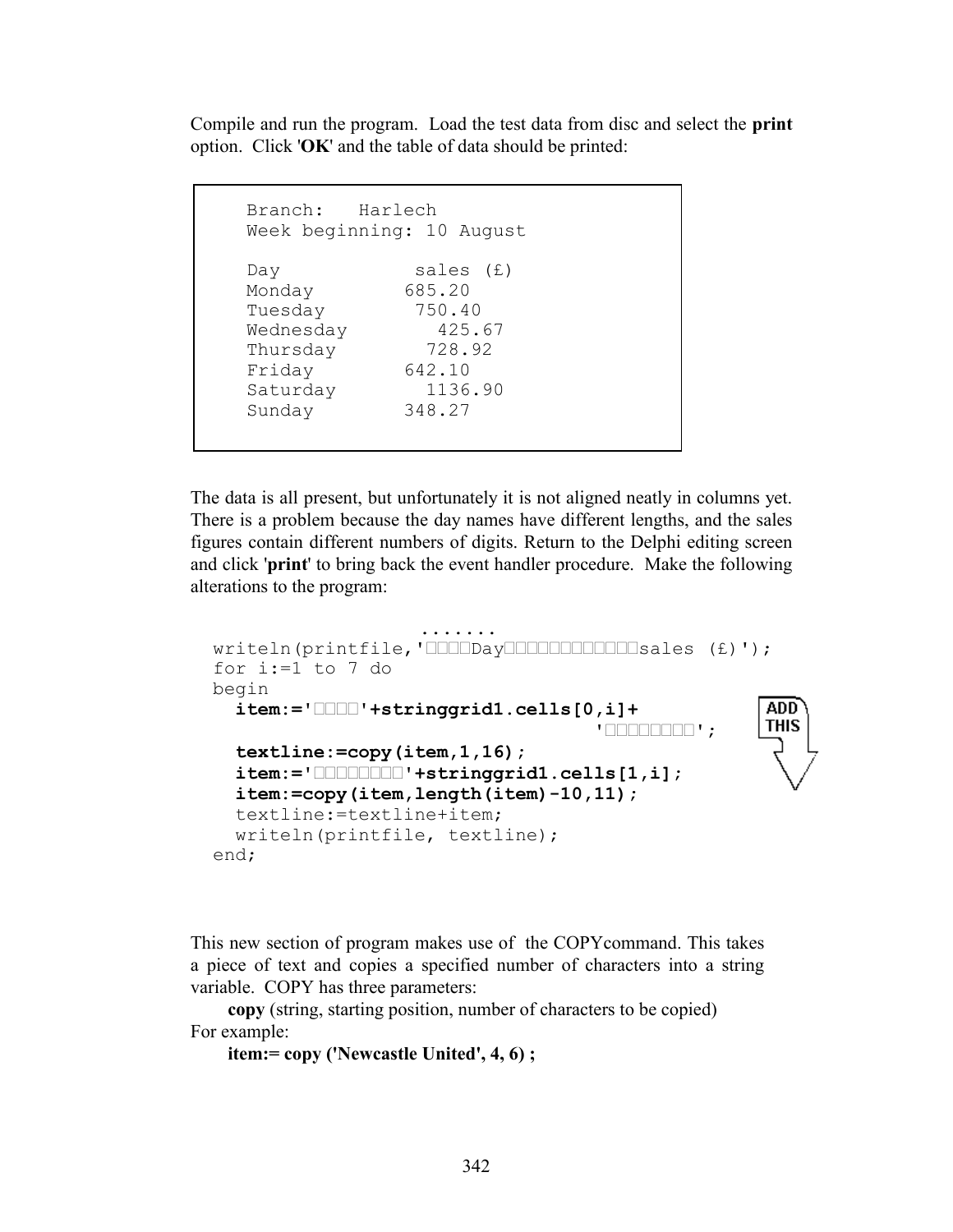would begin at the fourth character of 'Newcastle United' and copy six characters into the string variable called 'item':



Let's see how the COPY command is used to format the columns of the printout:

We begin by adding some blank spaces to the end of each day name:  $item:=\{ \bullet \bullet \bullet \bullet \dagger + stringgrid1.cells[0,i]+ \{ \bullet \bullet \bullet \bullet \bullet \bullet \bullet \bullet \dagger \}$ 

We then use the '**copy**' command to begin at character 1 and copy just the first 16 characters into the variable '*textline*':

#### **textline:=copy(item,1,16);**

In this way, each day name will be followed by sufficient spaces to make the length exactly 16 characters:



We use a similar technique to make the sales figures into equal length strings. This time, however, we need to '**right align**' the figures. Space is added before the numbers, then we copy just the last 11 characters:

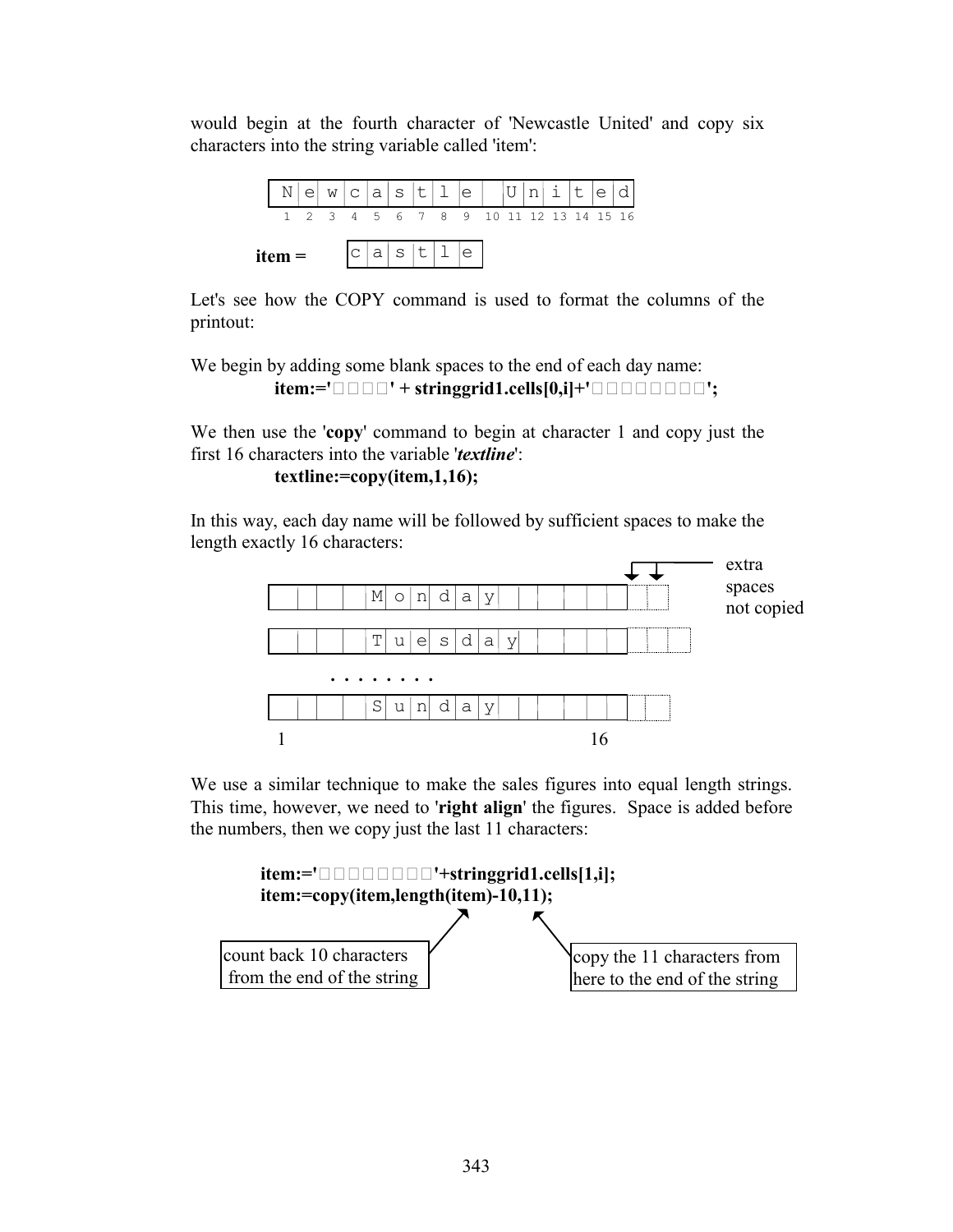

These equal length strings can now be neatly aligned when the column of data is printed.

Compile and run the program. Load the test data from disc and select the **print**  option. Click '**OK**' and the full table of data should be printed with correct alignment:

| Branch: Harlech |                           |
|-----------------|---------------------------|
|                 | Week beginning: 10 August |
|                 |                           |
| Day             | sales (£)                 |
| Monday          | 685.20                    |
| Tuesday         | 750.40                    |
| Wednesday       | 425.67                    |
| Thursday        | 728.92                    |
| Friday          | 642.10                    |
| Saturday        | 1136.90                   |
| Sunday          | 348.27                    |
|                 |                           |

For our next program we will make use of the techniques for saving files and printing data, but in a situation requiring more complex processing of information:



 $\overline{a}$ 

# Coach tour bookings

A tour operator in Barmouth is organising three coach trips each day (Monday - Sunday) during particular weeks in the summer. The trips advertised are:

- Circular tour of Snowdonia
- Visit to the Ffestiniog Railway
- Day out in Aberystwyth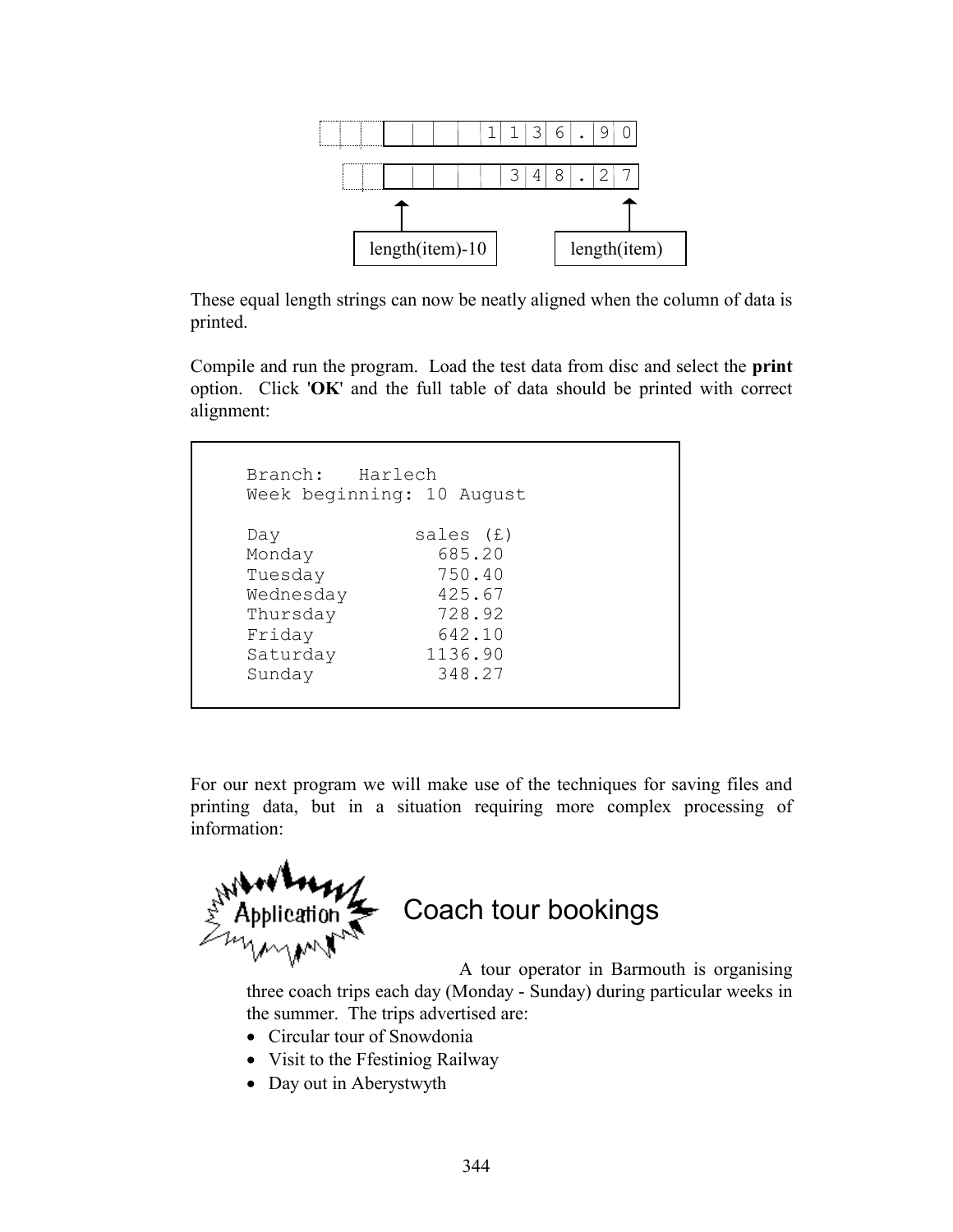The tour operator has three drivers available each day, along with three vehicles:

> a 15 seat minibus a small 30 seat coach a large 50 seat coach

Your task is to design a computer program to handle bookings and enquiries for the tours. A program is required which can:

(i) Record the current number of passengers for tours to Snowdonia, the Ffestiniog Railway, and Aberystwyth on each of the days Monday to Sunday.

(ii) Allow new bookings to be entered for any day. If the required number of seats are still available, the computer will make the booking, otherwise a suitable message is displayed.

The program should be able to save data on disc and print out the current numbers of passengers booked.

### IMPORTANT!

The program must take into account the limited number of seats on the smaller vehicles. If 31 passengers are going to Aberystwyth, the large coach will be needed, so no more than 30 passengers can go to either of the other destinations.

To begin the program, set up a new directory COACHES and save a Delphi project into it. Use the Object Inspector to Maximize the Form, and drag the grid to nearly fill the screen.

| Form1                                            |  |                                    |
|--------------------------------------------------|--|------------------------------------|
| save data load data print end program            |  |                                    |
| <b>D-A</b><br>.<br>.<br>팀<br>.<br>.<br>.         |  |                                    |
| .<br>$\cdots$                                    |  | $\cdots$                           |
| $\cdots$<br>$\cdots$                             |  | $\cdots$<br>$\cdots$               |
| $\cdots \cdots \cdots$<br>$\cdots \cdots \cdots$ |  | $\cdots$<br>$\cdots \cdots \cdots$ |
| $\cdots$                                         |  | $\cdots$<br>$\cdots$               |
| $\cdots$<br>$\cdots$<br>$\cdots$                 |  | $\cdots$<br>$\cdots$<br>$\cdots$   |
| $\cdots$<br>$\cdots$                             |  | $\cdots$<br>$\cdots$               |
| $\cdots \cdots \cdots$<br>$\cdots \cdots$        |  | $\cdots$<br>$\cdots \cdots \cdots$ |
| $\cdots$<br>$\cdots$<br>$\cdots$                 |  | $\cdots$<br>$\cdots$<br>$\cdots$   |
| $\cdots \cdots \cdots$<br>$\cdots \cdots$        |  | $\cdots$<br>$\cdots$               |
| $\cdots$<br>$\cdots$                             |  | $\cdots$<br>$\cdots$               |
| $\cdots \cdots \cdots$<br>$\cdots$               |  | $\cdots\cdots\cdots$<br>$\cdots$   |
| $\cdots$<br>$\cdots$<br>$\cdots$                 |  | $\cdots$<br>$\cdots$<br>$\cdots$   |
|                                                  |  |                                    |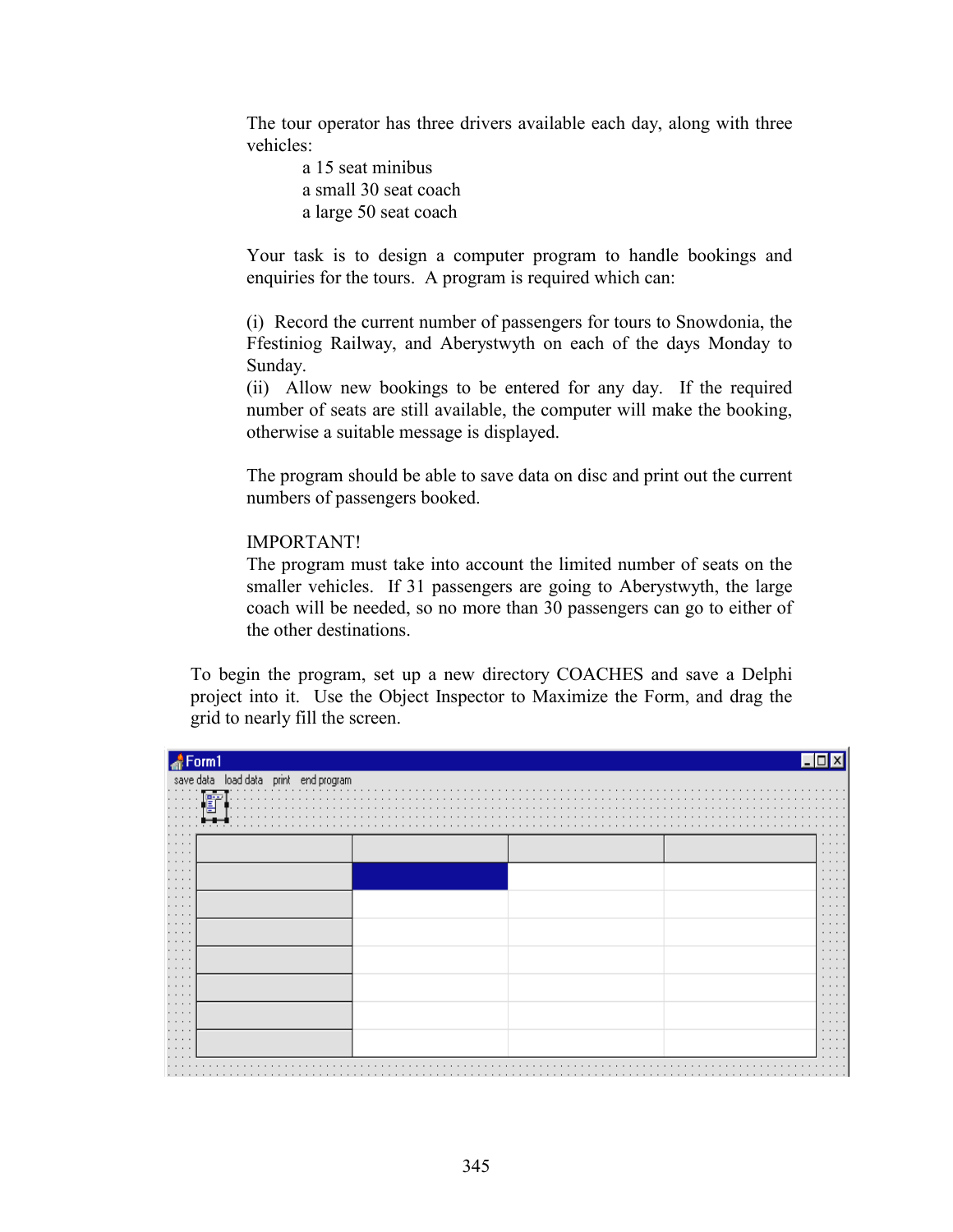Place a string grid on the form.

Use the Object Inspector to set the properties for the string grid:

| <b>DefaultColWidth</b> |  | 180  |
|------------------------|--|------|
| <b>ColCount</b>        |  | Δ    |
| <b>RowCount</b>        |  | я    |
| <b>ScrollBars</b>      |  | none |

Add a **Main Menu** component to the grid, and double-click the icon to bring up the **Menu Editor** window. As for the supermarket sales program we have just completed, add options along the top line of the Form: '**save data**', '**load data**', '**print**', and '**end program**'.

Close the Menu Editor window and return to the *Form1* grid. Click the '**end program**' option to produce an event handler and add the line:

```
procedure TForm1.endprogram1Click(Sender: TObject);
begin
   halt;
end;
```
Put an *Edit Box* on the Form1 grid above the String grid. Place a *Label*  alongside with the caption '**Week beginning**':

|                                                                                                                                       |                     | $\sim$ | $\cdot$<br>$\ddot{\phantom{1}}$<br>$\cdot$ |                      |  |
|---------------------------------------------------------------------------------------------------------------------------------------|---------------------|--------|--------------------------------------------|----------------------|--|
|                                                                                                                                       |                     |        |                                            |                      |  |
| sav                                                                                                                                   |                     |        |                                            |                      |  |
| .<br>.<br>and a state of the<br>.                                                                                                     | <b>SPECTOR</b><br>昌 |        | $\cdots$<br>$\cdots$                       | .<br>.<br>.          |  |
|                                                                                                                                       |                     |        |                                            | .                    |  |
| $\cdots$<br>$\cdots$                                                                                                                  |                     |        |                                            | .<br>.               |  |
| $\cdots$<br>$\cdots$                                                                                                                  |                     |        |                                            | $\cdots$<br>$\cdots$ |  |
| $\cdots$<br>$\cdots$<br>$\cdots$                                                                                                      |                     |        |                                            | .<br>$\cdots$<br>.   |  |
| $\cdots$<br>$\cdots$                                                                                                                  |                     |        |                                            | .<br>.               |  |
| $\cdots$<br>$\begin{array}{cccccccccccccc} \bullet & \bullet & \bullet & \bullet & \bullet & \bullet & \bullet & \bullet \end{array}$ |                     |        |                                            | .<br>.               |  |
| $\cdots$<br>$\cdots$                                                                                                                  |                     |        |                                            | .<br>.               |  |
| . 1                                                                                                                                   |                     |        |                                            | .                    |  |

Compile and run the program to check that the components are displayed correctly, then click the 'end program' option to return to the Delphi editing screen.

The program will need a record structure in which to store the date and the numbers of passengers booked on each coach trip. Insert this below the '**type**' heading:

```
type
   coach=record
      date:string[24];
      booking:array[1..7,1..3] of integer;
   end;
```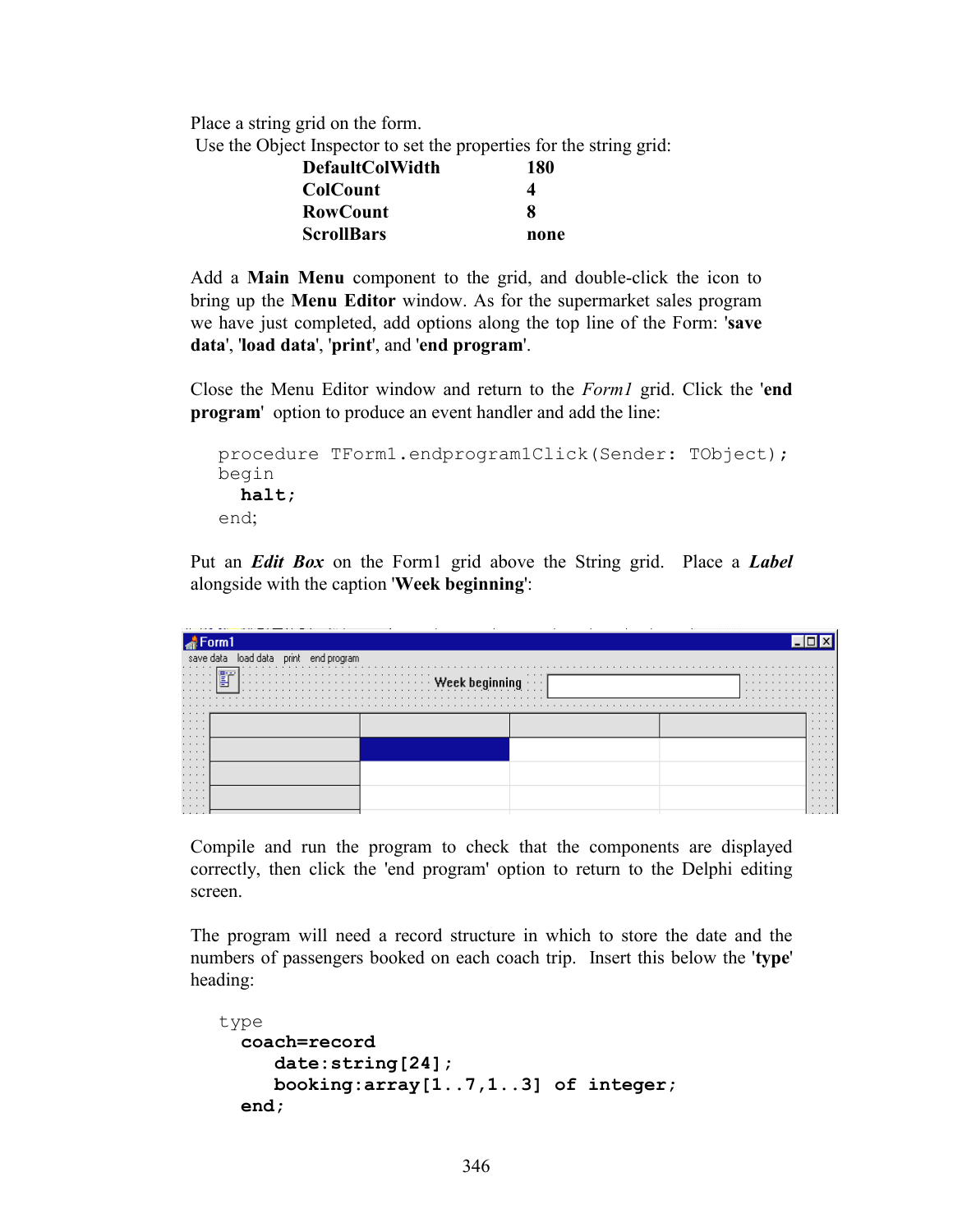Go to the Public declarations section and add variable names for the record and file:

```
 public
   { Public declarations }
   coachrecord:coach;
   coachfile:file of coach;
 end;
```
Bring the *Form1* window to the front and double-click on the grid to produce an '**On create**' event handler. Add the lines of program:

```
procedure TForm1.FormCreate(Sender: TObject);
var
   i,j:integer;
begin
   with stringgrid1 do
   begin
     cells[0,1]:='Monday';
     cells[0,2]:='Tuesday';
     cells[0,3]:='Wednesday';
     cells[0,4]:='Thursday';
     cells[0,5]:='Friday';
     cells[0,6]:='Saturday';
     cells[0,7]:='Sunday';
     cells[1,0]:='Snowdonia';
     cells[2,0]:='Ffestiniog Railway';
     cells[3,0]:='Aberystwyth';
   end;
   for i:=1 to 7 do
   begin
     for j:=1 to 3 do
     begin
       coachrecord.booking[i,j]:=0;
       stringgrid1.cells[j,i]:=inttostr(0);
     end;
   end;
end;
```
The first group of lines:  **with stringgrid1 do begin cells[0,1]:='Monday'; . . . . . . . . . . . . . . . . . . . cells[3,0]:='Aberystwyth';**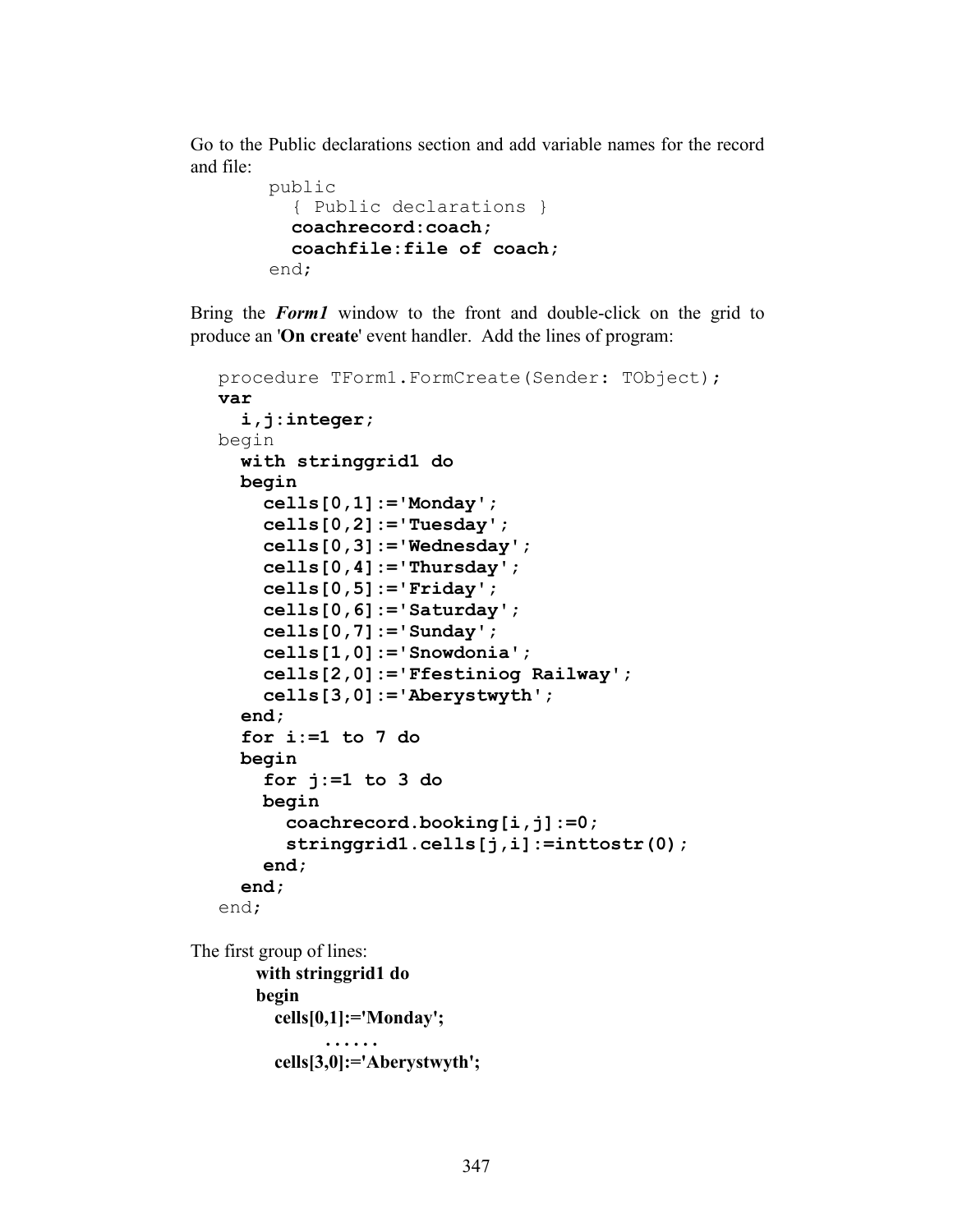will write captions on the String Grid for the days of the week and the three destinations of the coach trips.

The next set of lines use two loops to initialise the bookings for each trip to zero on each of the days. We also initialise the String Grid with zero values in each cell:

| for i:= $1$ to $7$ do                | repeat for each day  |
|--------------------------------------|----------------------|
| begin<br>for $j:=1$ to 3 do          | repeat for each trip |
| begin                                |                      |
| coachrecord.booking[i,j]:=0;         |                      |
| stringgrid1.cells[j,i]:=inttostr(0); |                      |
| end;                                 |                      |
| end;                                 |                      |

The *booking* field of *coachrecord* is a two dimensional array. The first index value represents the number of the day, whilst the second index represents the number of the trip, e.g.:



Compile and run the program. Check that captions are displayed on the *String Grid* correctly and that all the coach bookings are shown as zero, then return to the Delphi editing screen.

|                 |           | Week beginning     |             |
|-----------------|-----------|--------------------|-------------|
|                 | Snowdonia | Ffestiniog Railway | Aberystwyth |
| Monday          | n         | n                  | 0           |
| Tuesday         | 0         | Ω                  | 0           |
| Wednesday       | 0         |                    | 0           |
| <b>Thursday</b> | 0         |                    | 0           |
| Friday          | 0         |                    | 0           |
| Saturday        | 0         | Λ                  | 0           |
| Sunday          | 0         | Λ                  | 0           |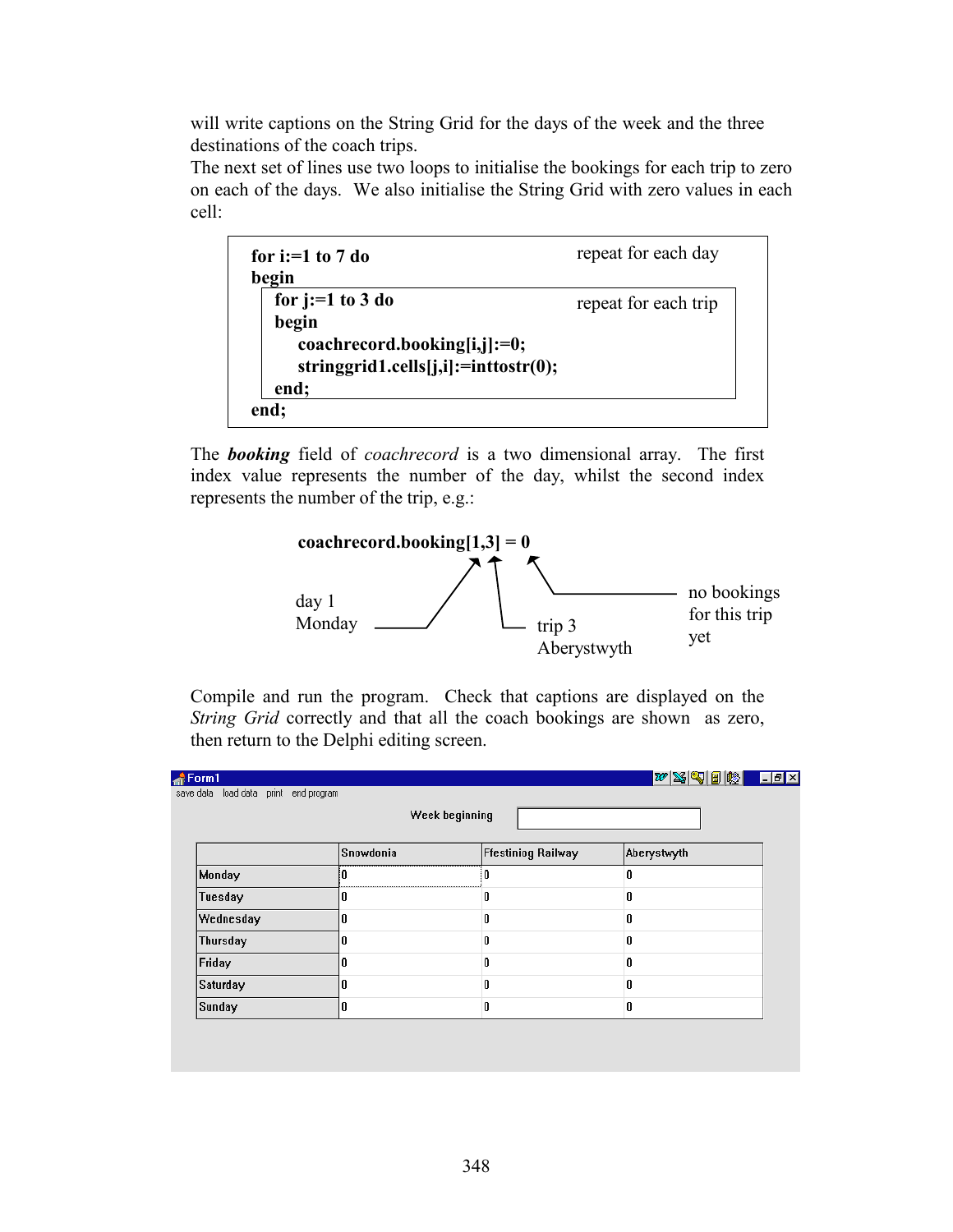A separate window can be used to enter the bookings, in a similar way to the railway ticket program in chapter 5. Use the **New form** short-cut button to create a blank form.

Use the Object Inspector to set the properties for *Form2*:

| <b>BorderStyle</b> | Dialog           |
|--------------------|------------------|
| FormStyle          | <b>StayOnTop</b> |
| <b>Visible</b>     | True             |

Place an *Edit Box* on *Form2*, and a *Label* alongside with the caption '**Number of seats required:**'. Add three *Buttons* with the captions '**check availability**', '**book**' and '**cancel**'.

| Form2                           |                                       |
|---------------------------------|---------------------------------------|
| umber of seats required:        |                                       |
|                                 |                                       |
| Day<br>C Monday                 | Destination<br>C Snowdonia            |
| <b>C</b> Tuesday<br>C Wednesday | C Ffestiniog Railway<br>C Aberystwyth |
| C Thursday<br>$C$ Friday        |                                       |
| C Saturday<br>C Sunday          | check availability                    |
|                                 | book                                  |
|                                 | cancel                                |

Set up two *Radio Groups* to display buttons for the **days of the week**, and the trip destinations '**Snowdonia**', '**Ffestiniog Railway**' and '**Aberystwyth**'.

Complete the Form with a small *Image Box* in the bottom right hand corner. Load the picture file YES2.BMP which is provided. Set the **Visible**  property the **False** for the Image Box.Also set **Visible** to **False** for the '**book**' and '**cancel**' Buttons.

Before testing the program we need to link the two forms. Do this by adding a '**uses**' instruction below the '*implementation*' heading in *Unit2*:

```
implementation
{$R *.DFM}
uses
   unit1;
```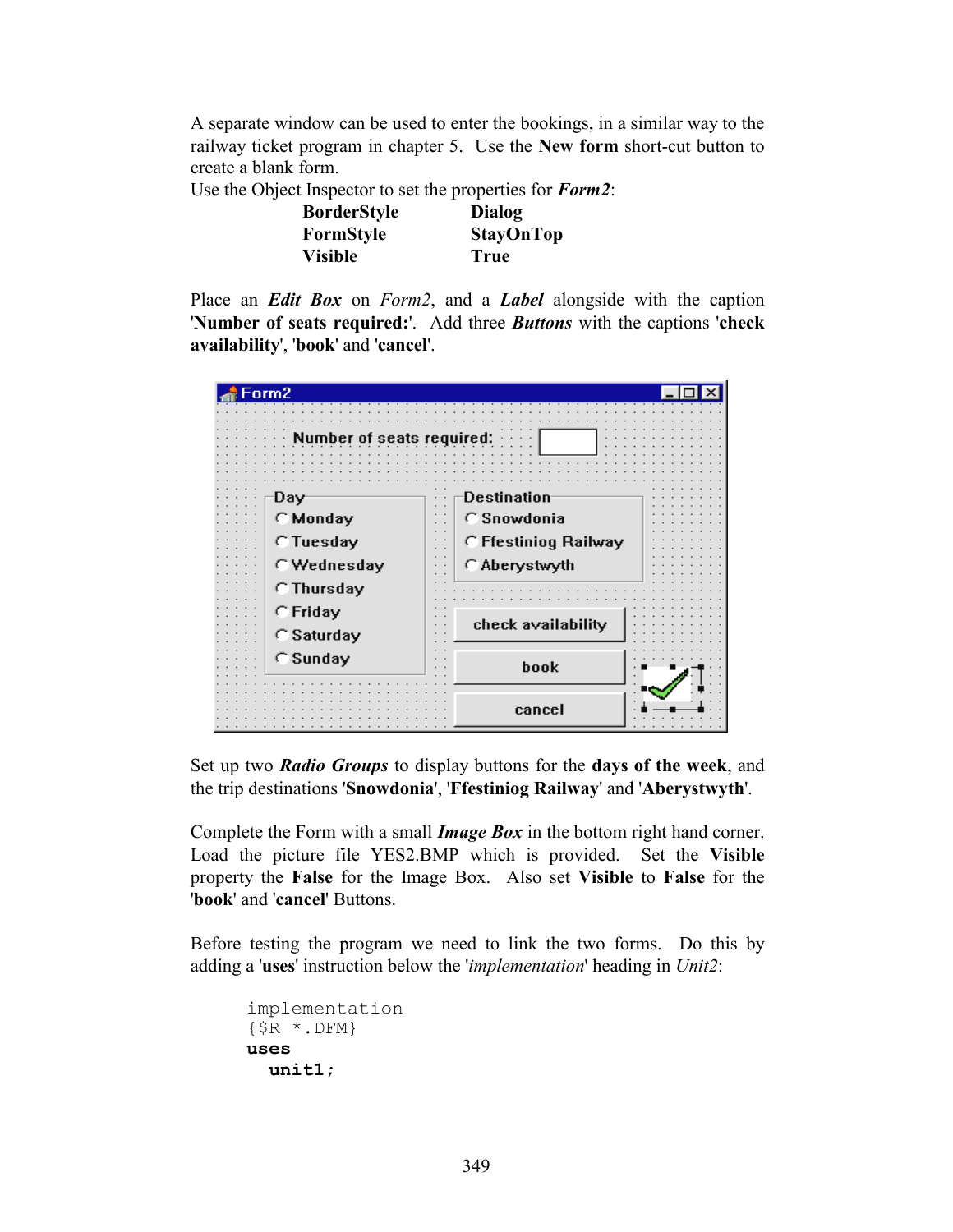Also add **Unit2** to the '**uses**' list at the top of *Unit1*:

```
uses
```

```
 SysUtils, WinTypes,.... Menus,unit2;
```
Build and run the program. *Form2* should appear 'floating' on top of the table of bookings, with only the 'check availability' button visible. Check that a day and destination can be selected with the Radio Groups, then return to the Delphi editing screen.

| Monday<br>Tuesday | l0                                                                                                             |                                                                                                  |                      |
|-------------------|----------------------------------------------------------------------------------------------------------------|--------------------------------------------------------------------------------------------------|----------------------|
|                   |                                                                                                                | $\bf{0}$                                                                                         | 0                    |
|                   | 0                                                                                                              | $\bf{0}$                                                                                         | 0                    |
| Wednesday         | 0                                                                                                              | $\bf{0}$                                                                                         | 0                    |
| Thursday          | 'n<br>Form2                                                                                                    | $\mathbf{a}$                                                                                     | 0<br>$\vert x \vert$ |
| Friday            |                                                                                                                |                                                                                                  | 0                    |
| Saturday          | Number of seats required:                                                                                      |                                                                                                  | 0                    |
| Sunday            |                                                                                                                |                                                                                                  | 0                    |
|                   | Day-<br>C Monday<br><b>C</b> Tuesday<br>C Wednesday<br><b>C</b> Thursday<br>C Friday<br>C Saturday<br>C Sunday | <b>Destination</b><br>C Snowdonia<br>C Ffestiniog Railway<br>C Aberystwyth<br>check availability |                      |

When the program is running, the user may wish to close the Form2 data entry window in to examine the table of bookings underneath. We therefore need a way of opening Form2 again when needed for the next booking. We can add a menu option to do this.

Double-click the '**Main Menu**' icon on *Form1* to bring up the **Menu Editor** window. Click on '**save data**' then press INSERT to produce an empty box to the left. Add the caption '**booking**':

| save data<br>booking<br>load data<br>print end program                                                                                                  |  |
|---------------------------------------------------------------------------------------------------------------------------------------------------------|--|
| and a series<br>.<br><b>F</b> Form1.MainMenu1<br>and a series<br>.                                                                                      |  |
| .<br>.<br>,,,,,,,,,,,,,,,,,,,,,<br>booking save data load data print end program<br>. <del>.</del> . <del>.</del><br><b><i><u>immumumi</u></i></b><br>. |  |
| $\cdots$<br><u> Nooroo oo oo oo oo oo oo oo oo oo oo a</u><br>$\cdots$                                                                                  |  |
| $\cdots$<br>$\cdots$<br>$\cdots$                                                                                                                        |  |
| $\cdots$<br>$\cdots$                                                                                                                                    |  |
| $\cdots$<br>.                                                                                                                                           |  |
| $\cdots$<br>$\cdots$                                                                                                                                    |  |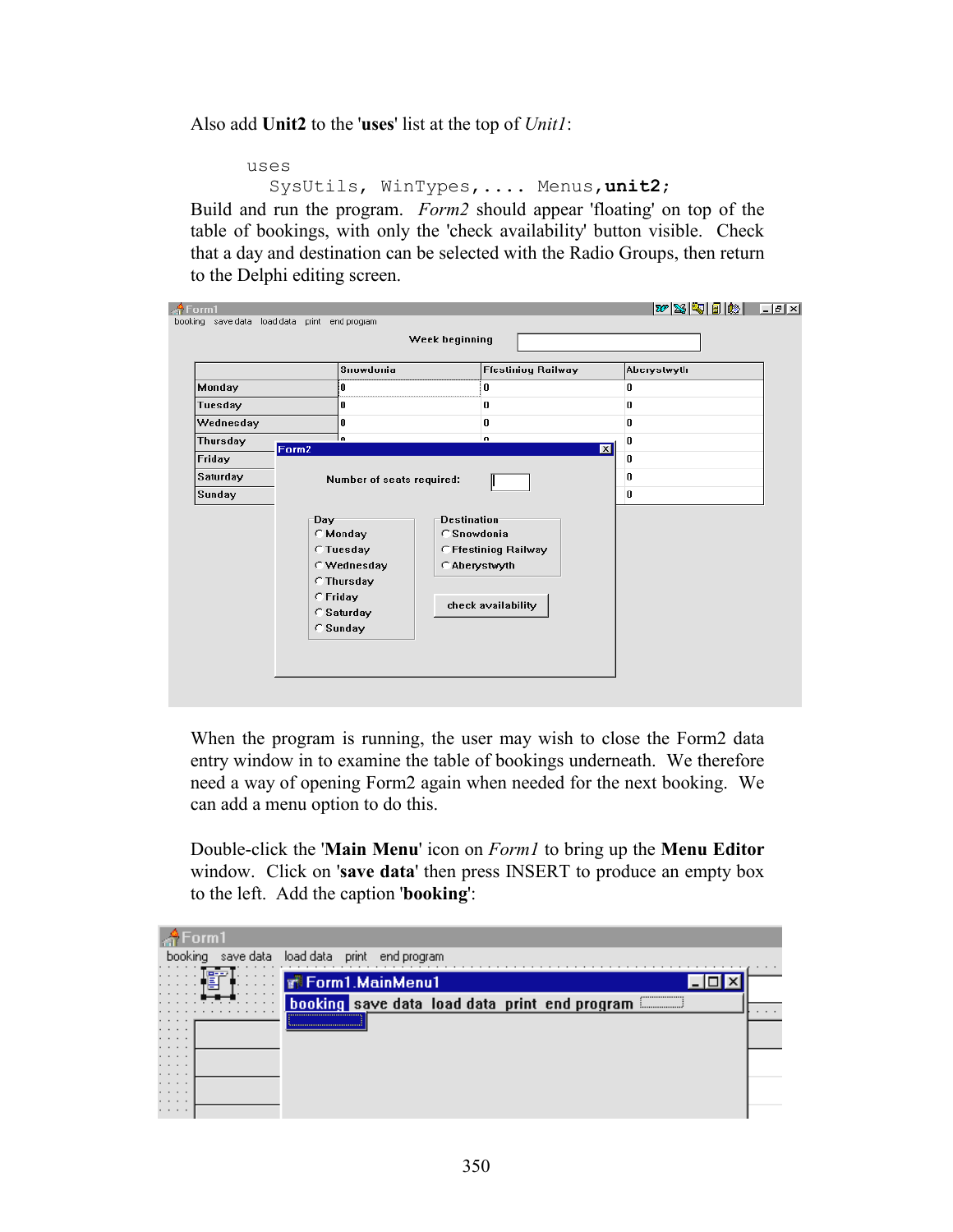Close the Menu Editor window, then click the booking option to produce an event handler. Add the line:

```
procedure TForm1.booking1Click(Sender: TObject);
begin
   form2.visible:=true;
end;
```
Build and run the program. Close the *Form2* window by clicking the cross in the top corner. It should then be possible to reopen the window by clicking the '**booking**' option on the menu line. Check this, then return to the Delphi editing screen.

We are able to input booking details from the customer. The next step is to make the computer check whether enough seats are still avaialble for the required trip:

First we will set up an event handler to store the number of seats required as an integer variable '**seats**'. Bring *Form2* to the front and double-click the *edit box* to produce an event handler. Add the lines:

```
procedure TForm2.Edit1Change(Sender: TObject);
begin
   if edit1.text='' then
     seats:=0
   else
     seats:=strtoint(edit1.text);
end;
```
Include the variable '**seats**' in the Public declarations section:

```
public
    { Public declarations }
    seats:integer;
end;
```
Compile and run the program to check that the '**seats required**' edit box is error trapped to only accept integers, then return to the Delphi editing screen.

We can now begin the event handler procedure for the '**check availability**' button. Double-click the button to create this.

When the button is pressed, we first want the computer to record the number of the day  $(1..7)$  and the number of the trip  $(1..3)$  which the customer has chosen. This data can be obtained from the *Radio Groups*. The program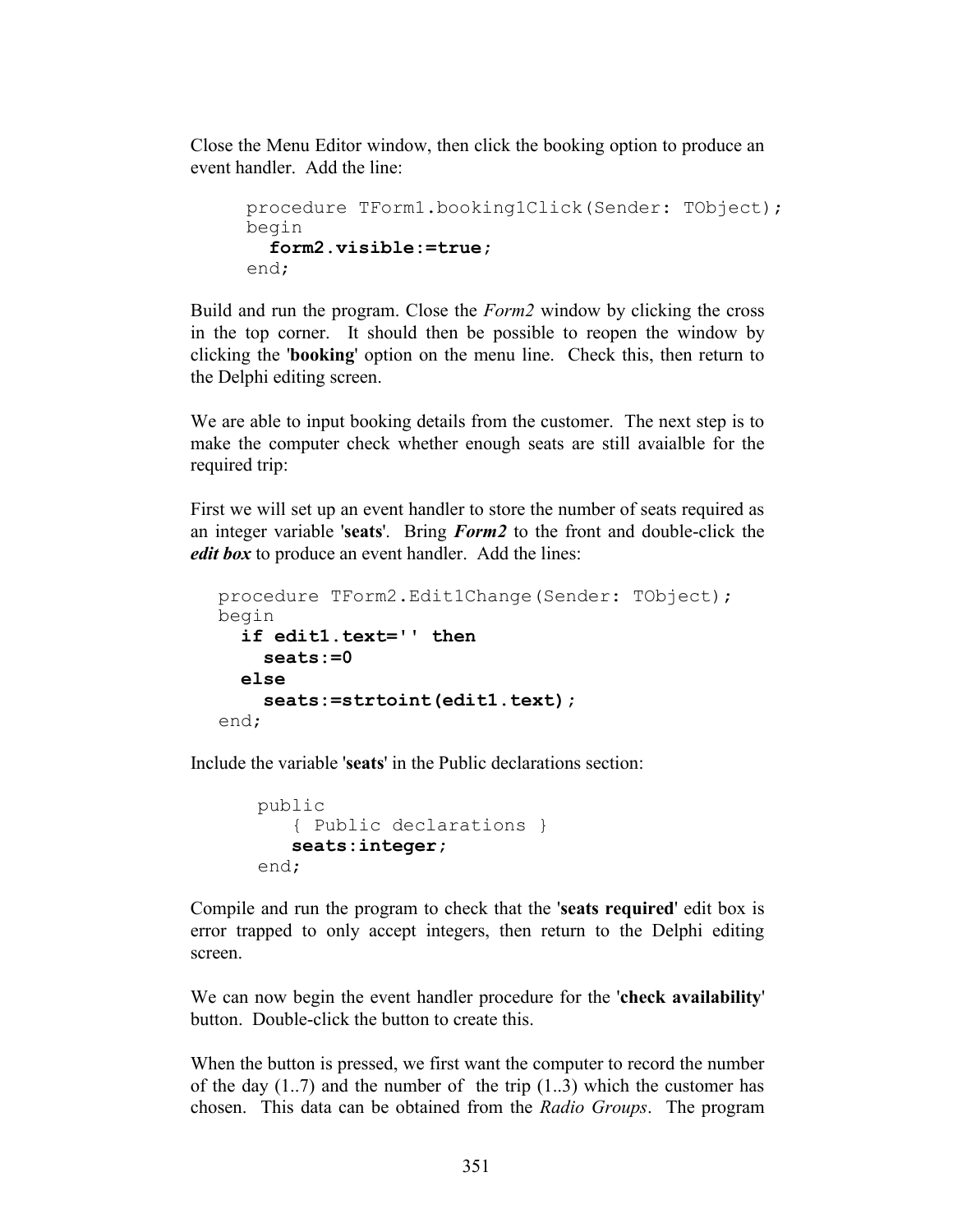should be error trapped to check that a day and trip have been selected, and that a valid number of passengers (at least 1) has been entered. We can build this error trapping into the event handler:

Add lines to the '**check availability**' button click procedure:

```
procedure TForm2.Button1Click(Sender: TObject);
begin
  day:=radiogroup1.itemindex+1;
   trip:=radiogroup2.itemindex+1;
   if (day>0) and (trip>0) and (seats>0) then
   begin
     halt;
   end;
end;
```
This begins by transferring the day and trip numbers into variables:

```
 day:=radiogroup1.itemindex+1;
 trip:=radiogroup2.itemindex+1;
```
The conditional block will only operate if entries have been selected in both Radio Groups, and the number of passengers is greater than zero:

```
 if (day>0) and (trip>0) and (seats>0) then
 begin
   halt;
 end;
```
A '**halt'** command has been included at this point to allow the procedure to be tested. Once we know that it works correctly, the 'halt' can be repalaced by program lines to carry out the booking enquiry.

Add the variables *day* and *trip* to the *Public declarations* section:

```
public
    { Public declarations }
    day,trip,seats:integer;
  end;
```
Build and run the program. If the '**check availability**' button is clicked before a *day* or *destination* has been selected, there should be no response. Select a day and destination, but set the *number of seats required* to zero there should still be no response to clicking the button. Only when a valid number of passengers is entered will the conditional block operate and the program halts.

We now need to design the algorithm for handling the bookings. This is quite tricky, so let's consider an example: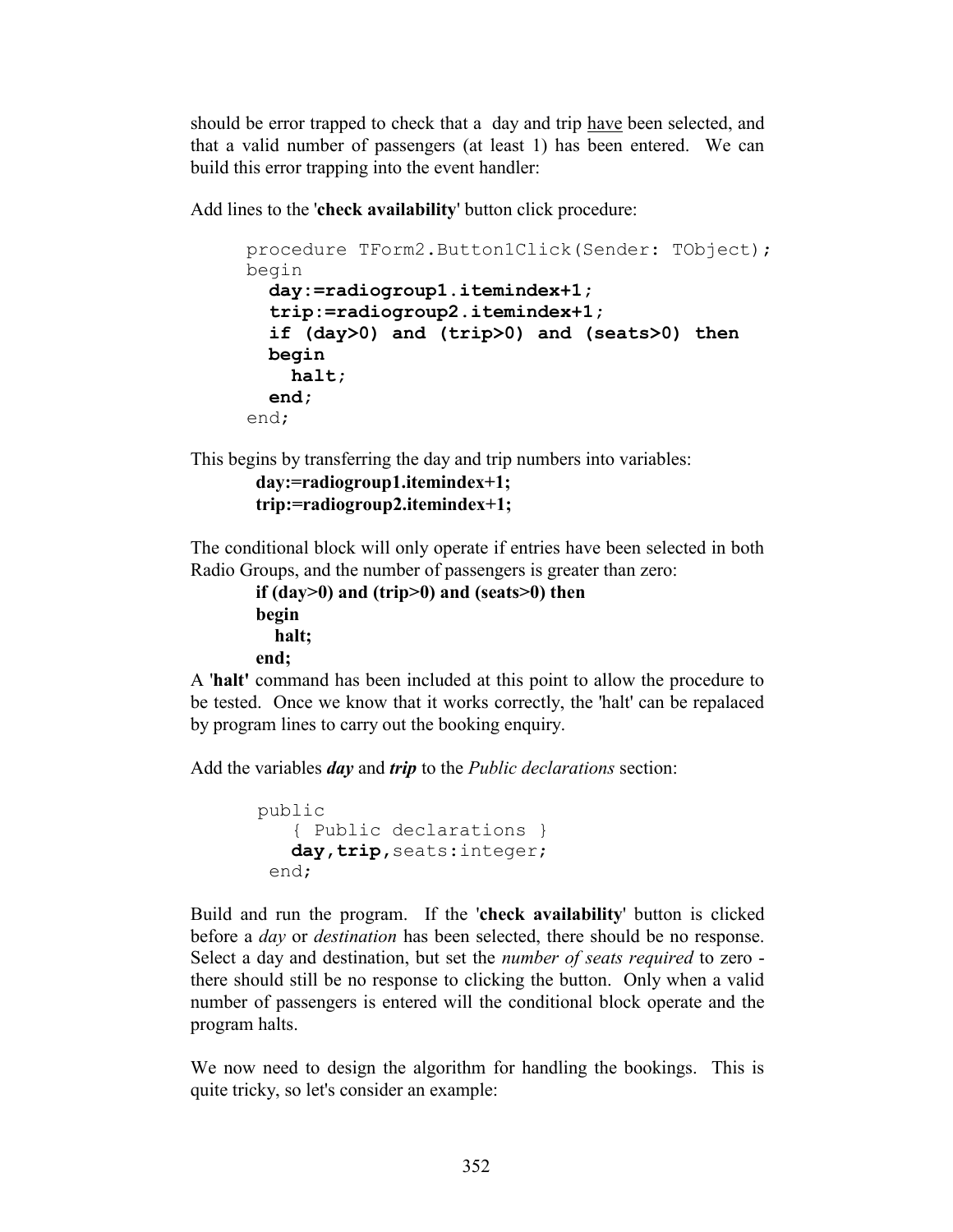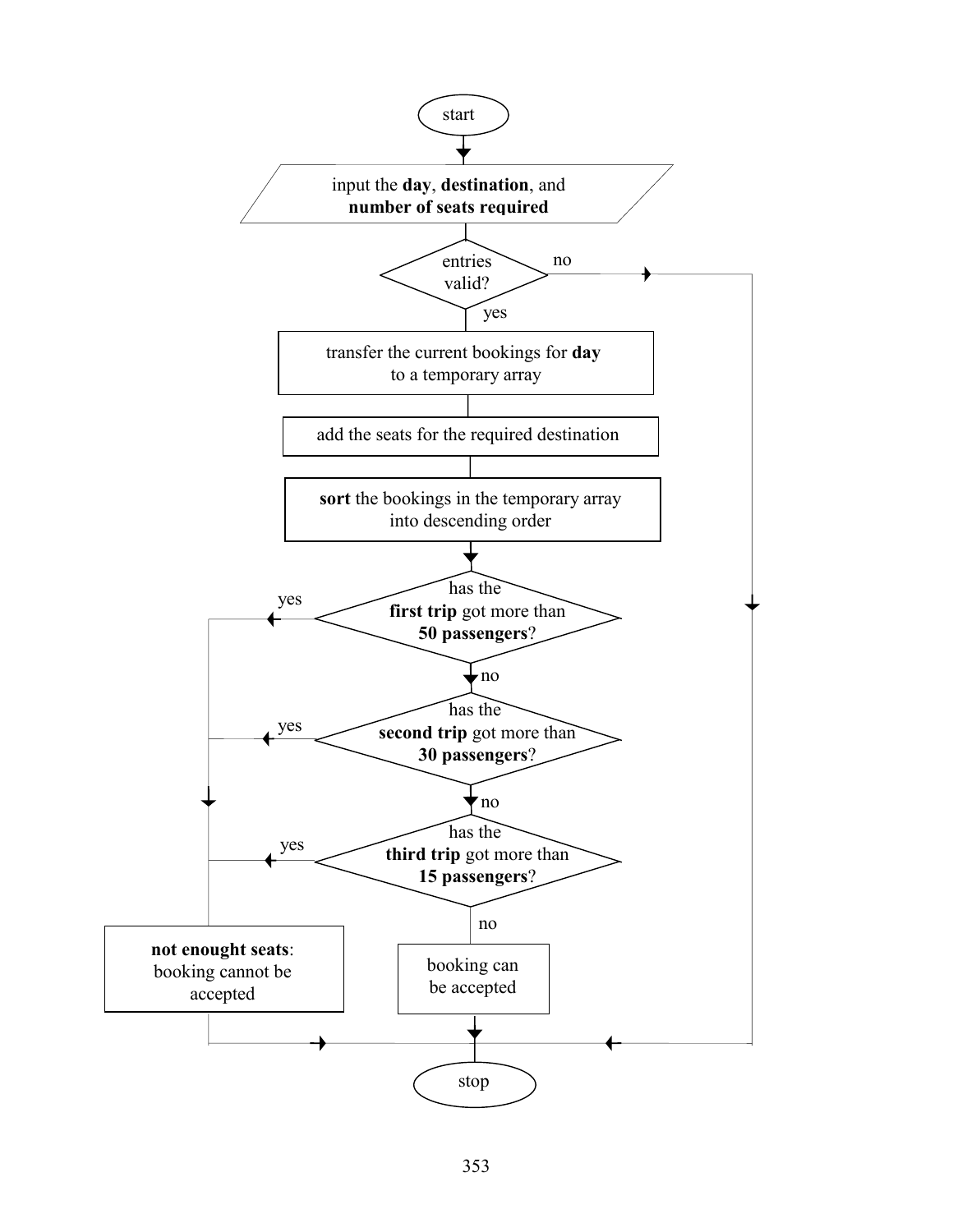Suppose that on Monday the current booking situation is: **Snowdonia 22 Ffestiniog 16 Aberystwyth 12**

Another group of 10 people now wish to book for the trip to the Ffestiniog Railway; can we accept their booking?

An approach you might try is to transfer the current bookings into a temporary array, then add the extra bookings, giving:

> **temp[1]= 22**  $temp[2] = 16 + 10 = 26$  **temp[3]= 12**

Now sort the temporary array into descending order to give:

**temp[1]= 26 temp[2] = 22 temp[3] = 12**

This arrangement of passengers will be possible provided:

### **temp[1] is not larger than 50, so they fit on the large coach temp[2] is not larger than 30, so they fit on the small coach temp[3] is not larger than 15, so they fit on the minibus**

In this case, the booking can be accepted, and the booking array updated as appropriate. A flowchart for this sequence is given on the next page.

Delete the '**halt**' command from the '**check availability**' button click procedure and add the following lines of program:

```
procedure TForm2.Button1Click(Sender: TObject);
var
   swap,i,j:integer;
   temp:array[1..3]of integer;
   acceptbooking:boolean;
begin
   day:=radiogroup1.itemindex+1;
   trip:=radiogroup2.itemindex+1;
   if (day>0) and (trip>0) and (seats>0) then
   begin
     for i:=1 to 3 do
       temp[i]:=
           strtoint(form1.stringgrid1.cells[i,day]);
     temp[trip]:=temp[trip]+seats;
```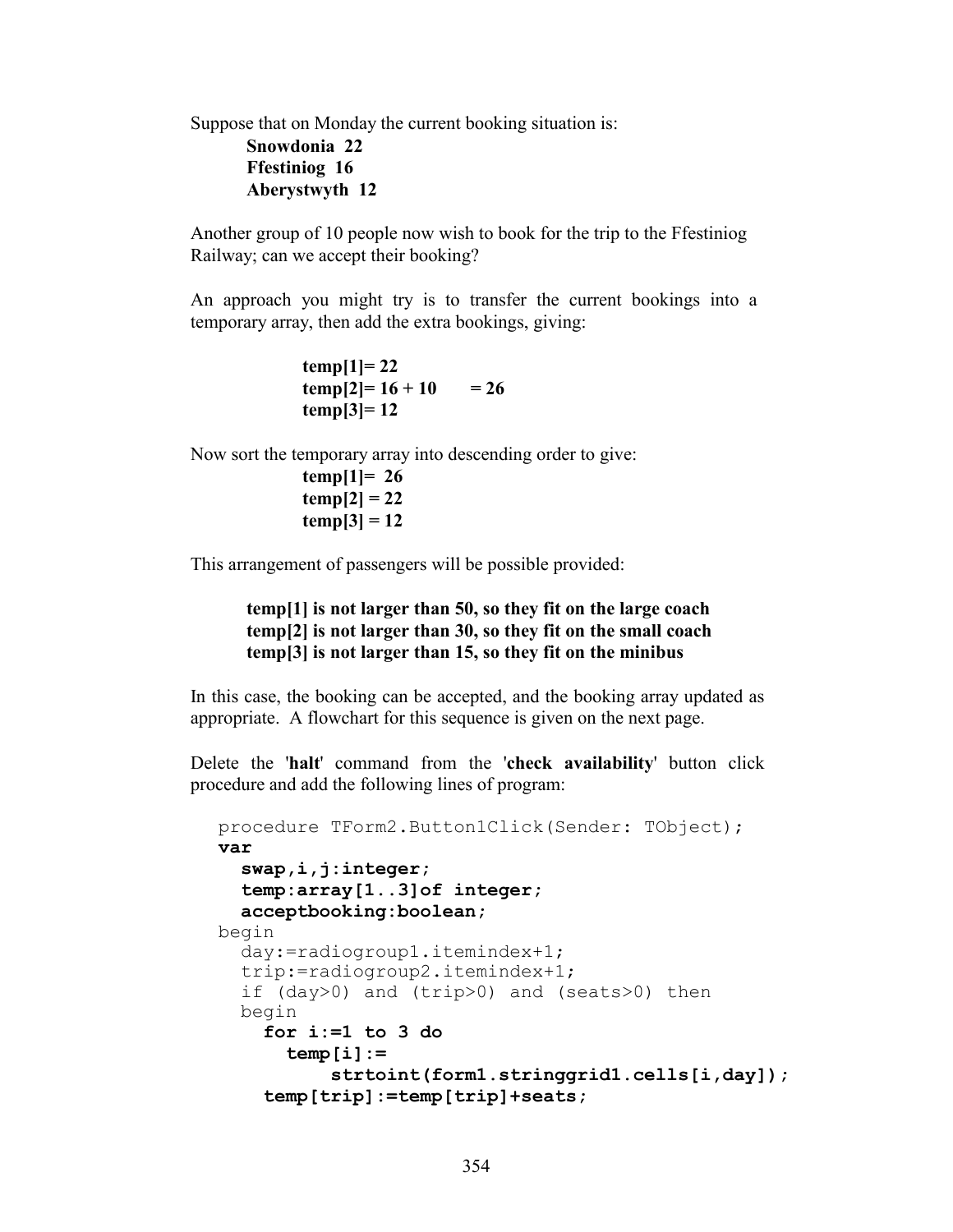```
 for i:=1 to 2 do
       for j:=i+1 to 3 do
         if temp[i]<temp[j] then
         begin
           swap:=temp[i];
            temp[i]:=temp[j];
            temp[j]:=swap;
         end;
     acceptbooking:=true;
     if (temp[1]>50) or (temp[2]>30) 
                             or (temp[3]>15) then
       acceptbooking:=false;
     case acceptbooking of
       true: image1.picture.loadfromfile('yes2.bmp');
       false:image1.picture.loadfromfile('no2.bmp');
     end;
     image1.visible:=true;
   end;
end;
```

```
The loop:
```
 **for i:=1 to 3 do temp[i]:=strtoint(form1.stringgrid1.cells[i,day]);** copies the current bookings for the required day into a temporary array.

```
We add the extra seats for the destination selected by the customer:
          temp[trip]:=temp[trip]+seats;
```
A *bubble sort* puts booking totals for the three trips into descending order:

```
 for i:=1 to 2 do
   for j:=i+1 to 3 do
      if temp[i]<temp[j] then
      begin
         swap:=temp[i];
          temp[i]:=temp[j];
          temp[j]:=swap;
      end;
```
Begin by assuming that the booking can be accepted: **acceptbooking:=true;**

The 50 seat coach will be allocated to the trip with the most passengers, the 30 seat coach to the second-busiest trip, and the 15 seat minibus to the trip with the least passengers. If there would be too many passengers for any of the buses, the extra booking cannot be accepted: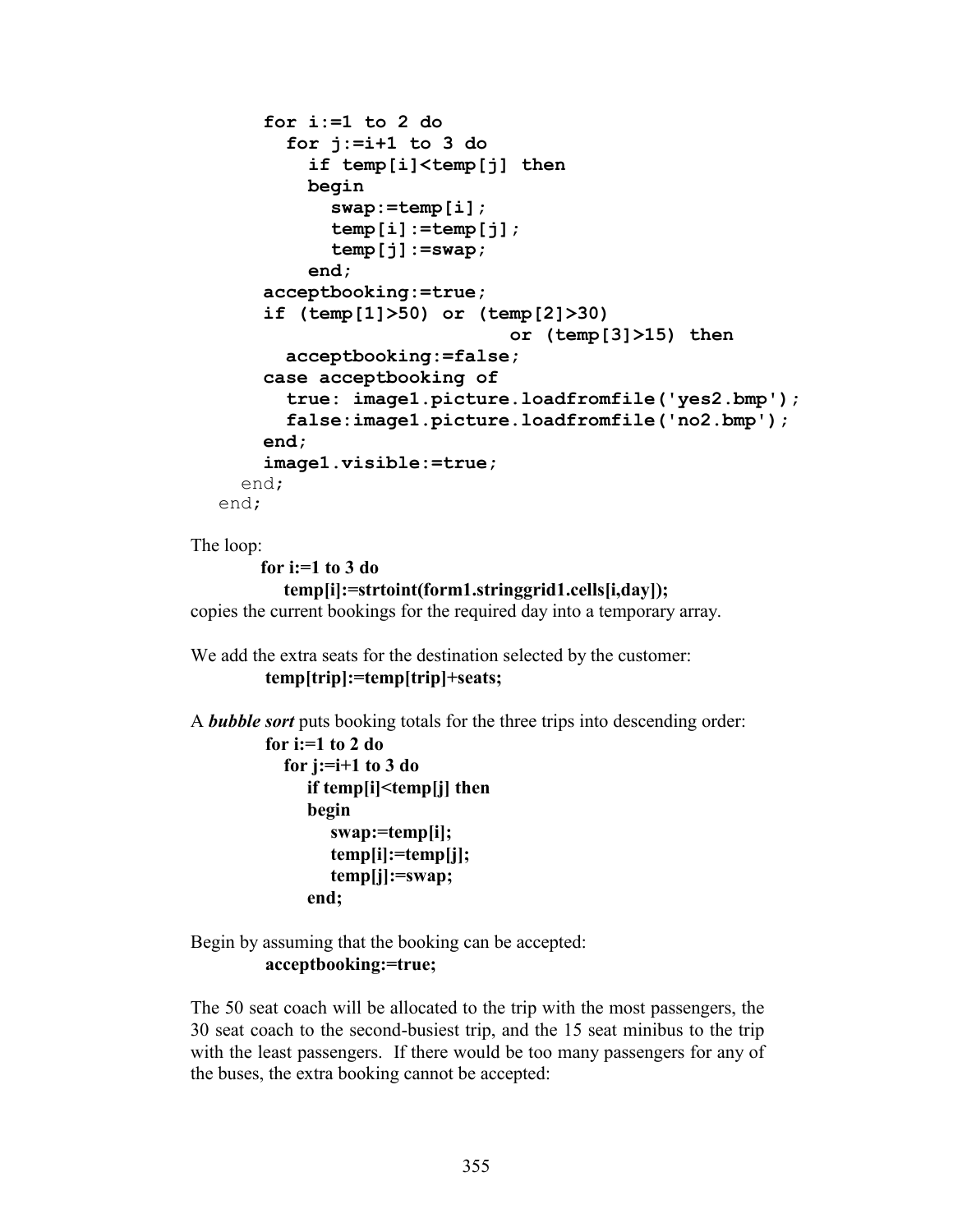### **if (temp[1]>50) or (temp[2]>30) or (temp[3]>15) then acceptbooking:=false;**

Depending on the outcome of the enquiry, we display either a green tick ('YES2.BMP') or a red cross ('NO2.BMP') in the image box:

```
 case acceptbooking of
   true: image1.picture.loadfromfile('yes2.bmp');
   false: image1.picture.loadfromfile('no2.bmp');
 end;
```
Make sure that the picture files YES2.BMP and NO2.BMP are copied into your COACHES directory, then build and run the program. Initially none of the trips have any bookings, so up to 50 people can be accepted for any destination:



If more than 50 seats are requested, a **cross** should be displayed. Check this, then return to the Delphi editing screen.

Once we know whether a booking can be accepted or not, the 'check availability' button can be replaced by the 'book' and 'cancel' buttons. Add the lines to do this:

```
 ............
 case acceptbooking of
   true: image1.picture.loadfromfile('yes2.bmp');
   false: image1.picture.loadfromfile('no2.bmp');
 end;
 image1.visible:=true;
 button1.visible:=false; {turn off 'check availability'}
```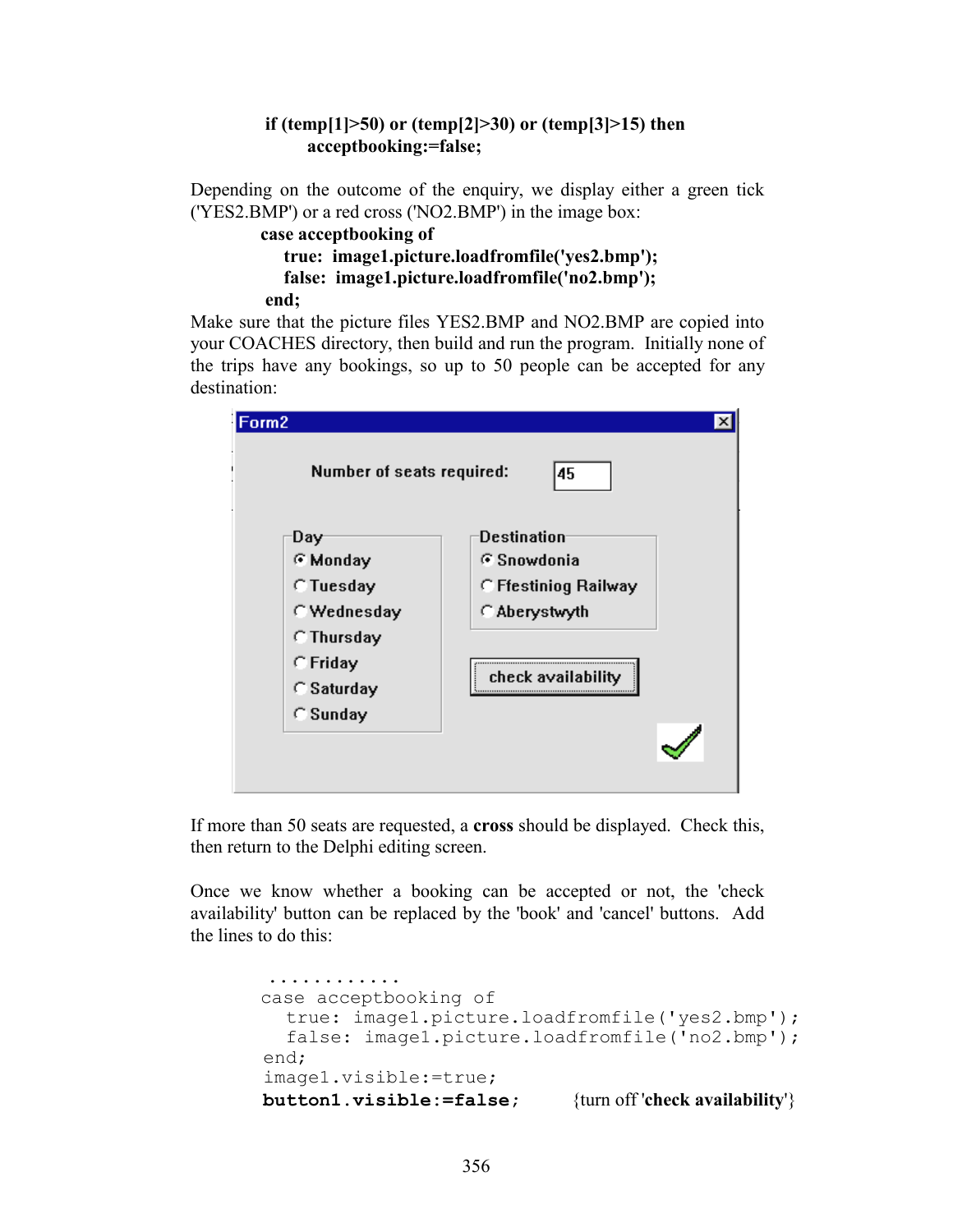```
 if acceptbooking=true then
          button2.visible:=true; {turn on 'book'}
      button3.visible:=true; {turn on 'cancel'}
  end;
end;
```
It will be convenient to set up a 'clear' procedure to blank out entries on Form2 ready for the next booking. Go to the bottom of the program and add the procedure:

```
procedure TForm2.clear;
begin
   radiogroup1.itemindex:=-1;
   radiogroup2.itemindex:=-1;
   seats:=0;
   edit1.text:='';
end;
```
Add '**clear**' to the list of procedures near the top of the program:

```
 ......
 procedure Button1Click(Sender: TObject);
 procedure Edit1Change(Sender: TObject);
 procedure clear;
```
Bring *Form2* to the front and double-click the '**cancel**' button to produce an event handler. Add the lines:

```
procedure TForm2.Button3Click(Sender: TObject);
begin
   image1.visible:=false;
   button2.visible:=false;
   button3.visible:=false;
   button1.visible:=true;
   clear;
end;
```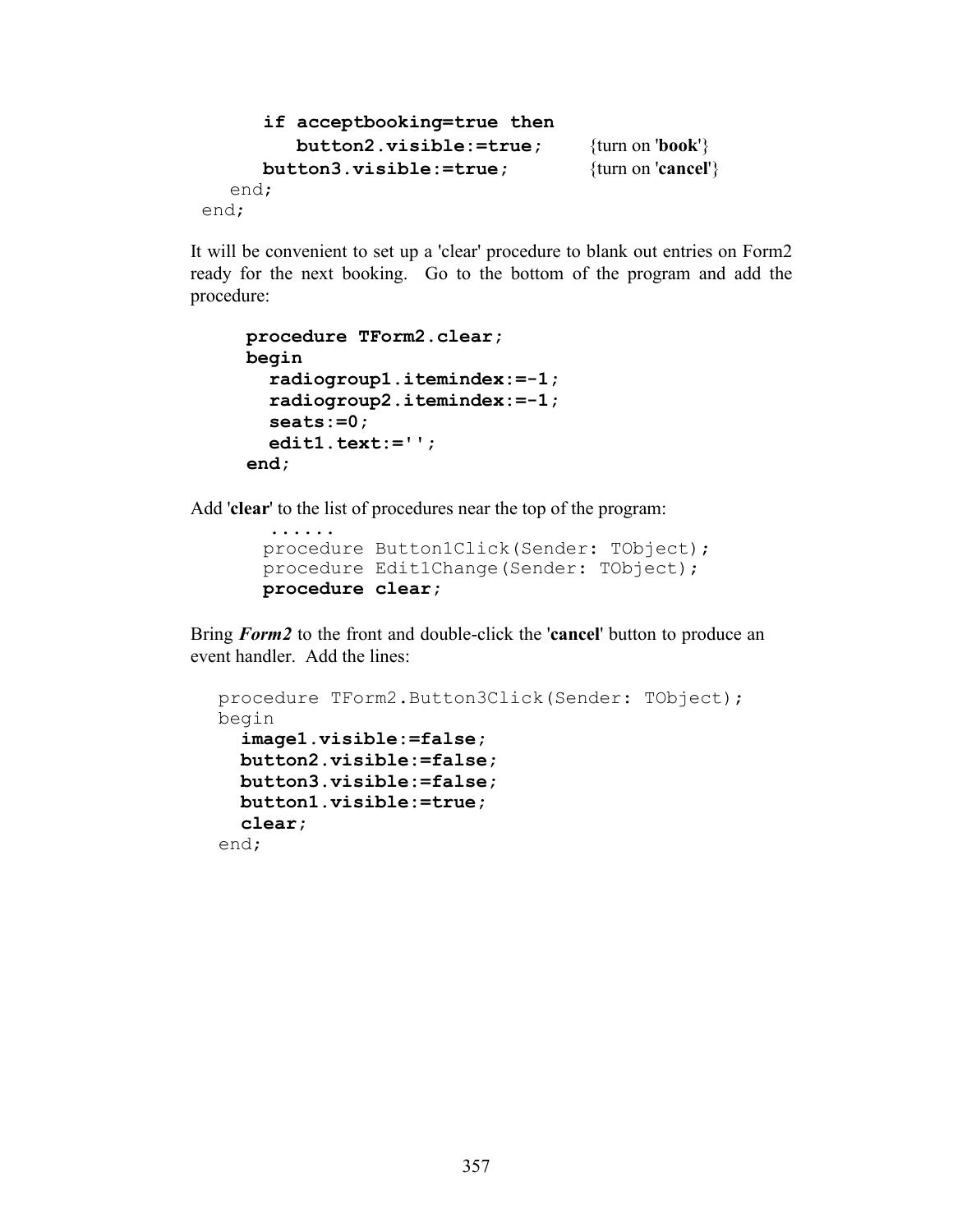This simply resets the buttons and image box without altering any of the booking data.

| Form2                     | $\times$             |
|---------------------------|----------------------|
| Number of seats required: | 60                   |
| Day                       | Destination          |
| C Monday                  | G Snowdonia          |
| <b>C</b> Tuesday          | C Ffestiniog Railway |
| <b>E</b> Wednesday        | C Aberystwyth        |
| <b>C</b> Thursday         |                      |
| C Friday                  |                      |
| $\cap$ Saturday           |                      |
| C Sunday                  |                      |
|                           |                      |
|                           | cancel               |

Build and run the program. Enter a booking for more than 50 seats. The cross symbol should be displayed, plus the '**cancel**' button. Click '*cancel*' and check that the entries are blanked out.

Now enter a booking for less than 50 seats. This time the program should display the tick symbol and both the '**cancel**' and '**book**' buttons. Click '*cancel*', then return to the Delphi editing screen.

Go to Form2 and double-click the '**book**' button to create an event handler. Add the lines:

```
procedure TForm2.Button2Click(Sender: TObject);
var
   previous,newtotal:integer;
begin
   image1.visible:=false;
   button2.visible:=false;
   button3.visible:=false;
   button1.visible:=true;
   previous:=
        strtoint(form1.stringgrid1.cells[trip,day]);
   newtotal:=previous+seats;
   form1.stringgrid1.cells[trip,day]:=
                                   inttostr(newtotal);
   form1.coachrecord.booking[day,trip]:=newtotal;
   clear;
end;
```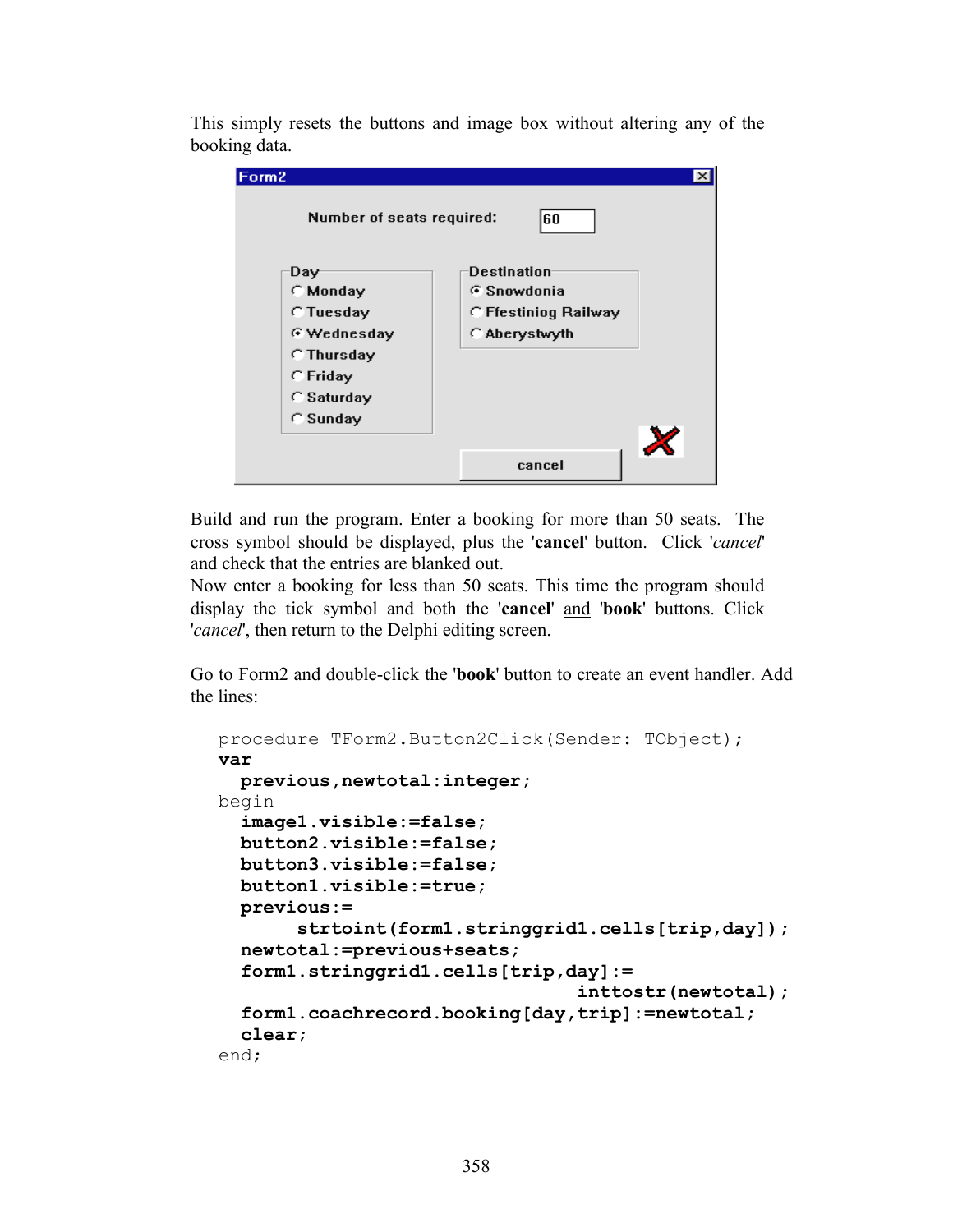We begin by resetting the buttons. The next set of lines then add the new booking to the previous total for the day and destination. We obtain the total from the String Grid:

### **previous:=strtoint(form1.stringgrid1.cells[trip,day]);**

The required number of seats are added:

 **newtotal:=previous+seats;**

### The new total is saved into the String Grid and the booking array:  **form1.stringgrid1.cells[trip,day] := inttostr (newtotal); form1.coachrecord.booking[day,trip] := newtotal;**

Build and run the program. Enter several bookings and check that the figures are transferred correctly to the string grid.

Try to devise test data to thoroughly check the program. You will need to include a variety of bookings which can and cannot be accepted. When you are convinced that the program works correctly, return to the Delphi editing screen.

Question: A booking is shown in the illustration on the next page. Why can't the booking be accepted?

|                             | Snowdonia                                                                                                             |                                                                            | <b>Ffestiniog Railway</b> | Aberystwyth |  |
|-----------------------------|-----------------------------------------------------------------------------------------------------------------------|----------------------------------------------------------------------------|---------------------------|-------------|--|
| <b>Monday</b>               | 5                                                                                                                     |                                                                            | 45                        | 16          |  |
| Tuesday                     | 0                                                                                                                     |                                                                            |                           | 0           |  |
| Wednesday                   | 0                                                                                                                     |                                                                            | 0                         | $\pmb{0}$   |  |
| Thursday                    | 'n                                                                                                                    |                                                                            | $\mathbf{u}$              | $\bf{0}$    |  |
| Form <sub>2</sub><br>Friday |                                                                                                                       |                                                                            | $\overline{\mathbf{x}}$   | $\pmb{0}$   |  |
| Saturday                    | Number of seats required:                                                                                             | 25                                                                         |                           | 0           |  |
| Sunday                      |                                                                                                                       |                                                                            |                           | $\pmb{0}$   |  |
|                             | Day-<br><b>C</b> Monday<br><b>C</b> Tuesday<br>C Wednesday<br><b>C</b> Thursday<br>C Friday<br>C Saturday<br>C Sunday | <b>Destination</b><br>G Snowdonia<br>C Ffestiniog Railway<br>C Aberystwyth | $\boldsymbol{\mathsf{X}}$ |             |  |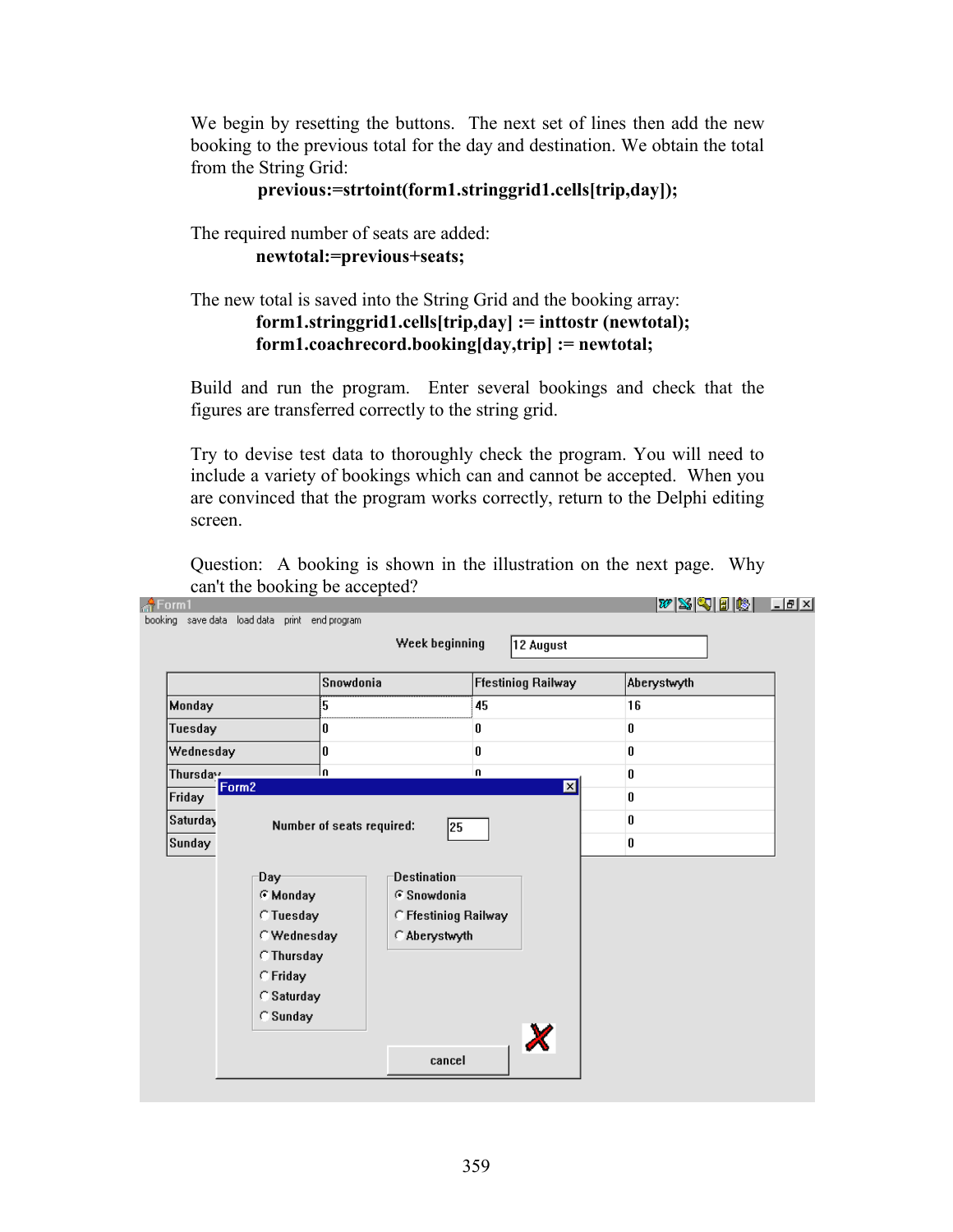To finish the program, we need to set up the '**save data**', '**load data**' and '**print**' options. These will be very similar to the supermarket sales program at the start of this chapter. Carry out the following steps:

Add '*OpenDialog*', '*SaveDialog*' and '*PrintDialog*' components to *Form1*:



We will begin with the 'save data' option. Click the '**SaveDialog**' icon and press ENTER to bring up the Object Inspector. Set the **DefaultExt** property to **DAT**. Double-click alongside the Filter property to open the Filter Editor window and add the entries:

| Data files | *.dat |  |
|------------|-------|--|
| All files  | $* *$ |  |

Return to the *Form1* screen and click the 'save data' menu option to create an event handler. Add the program lines:

```
procedure TForm1.savedata1Click(Sender: TObject);
begin
   if savedialog1.execute then
  begin
     coachrecord.date:=edit1.text;
     assignfile(coachfile,savedialog1.filename);
     rewrite(coachfile);
     write(coachfile,coachrecord);
     closefile(coachfile);
   end;
end;
```
We can now move on to the 'load data' option. Click the '**OpenDialog**' icon on the *Form1* grid, then press ENTER to bring up the Object inspector. Enter the **Filter** items:

| Data files | *.dat |
|------------|-------|
| All files  | $* *$ |

Click the '**load data**' menu option on *Form1* to create an event handler, then add the lines: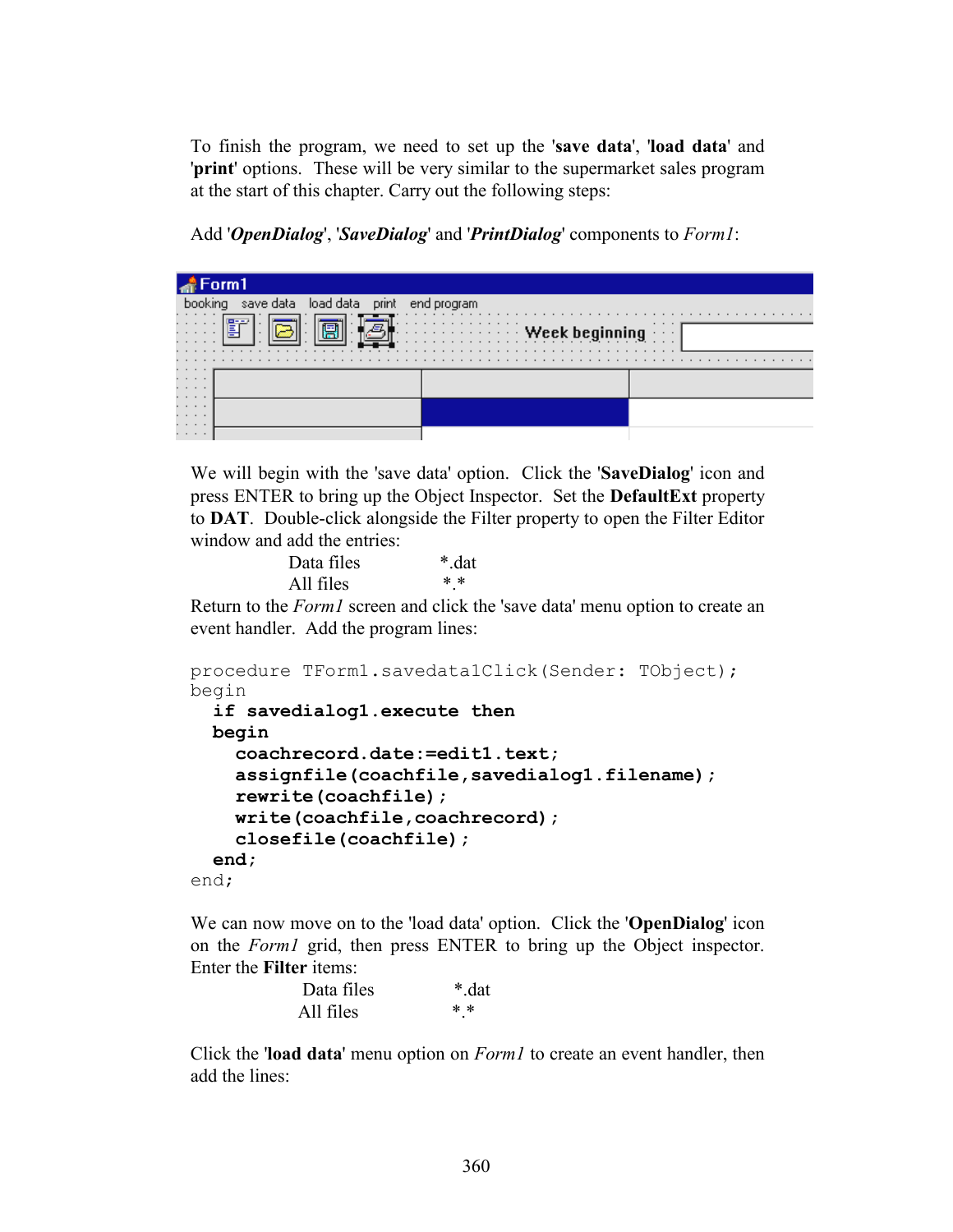```
procedure TForm1.loaddata1Click(Sender: TObject);
var
   i,j:integer;
begin
   if opendialog1.execute then
   begin
     assignfile(coachfile,opendialog1.filename);
     reset(coachfile);
     read(coachfile,coachrecord);
     closefile(coachfile);
     edit1.text:=coachrecord.date;
     for i:=1 to 3 do
       for j:=1 to 7 do
         stringgrid1.cells[i,j]:=
                  inttostr(coachrecord.booking[j,i]);
   end;
```
end;

Build and run the program. Enter test data as shown on the next page, then select the '**save data**' option. Give a file name based on the '**week beginning**' date, e.g.

12AUG.DAT

|                    | Snowdonia               | <b>Ffestiniog Railway</b>            | Aberystwyth               |
|--------------------|-------------------------|--------------------------------------|---------------------------|
| <b>Monday</b>      | 25                      | 12                                   | 37                        |
| Tuesday            | 16                      | 34                                   | 8                         |
| Wednesday          | 0                       | 0                                    | 0                         |
| Thursday           | <b>Save As</b>          |                                      | 7x                        |
| Friday<br>Saturday | File name:<br>12aug.dat | <b>Folders:</b><br>c:\course\coaches | 0K<br>Cancel              |
| Sunday             | 12aug.dat               | ⊜ c:\<br><b>Course</b><br>coaches    | $\mathbb{A}$<br>Read only |
|                    |                         |                                      |                           |

End the program and return to the Delphi editing screen. Re-run the program and select the '**load data**' option. It should be possible to reload the saved data. Try adding extra bookings, resaving and reloading the data a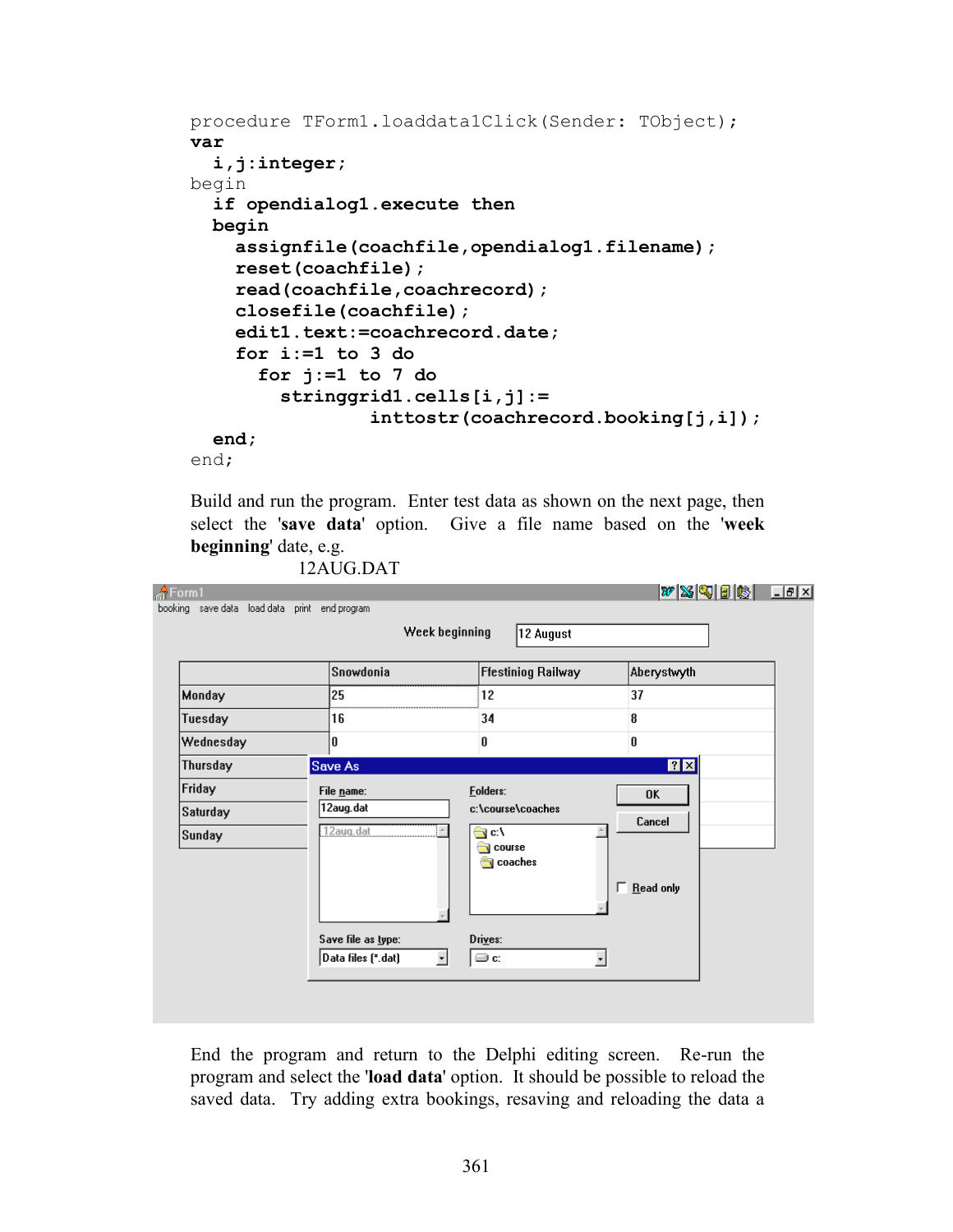few times with different file names. When you are convinced that the program is working correctly, return to the Delphi editing screen.

It just remains to set up a procedure to print the table of bookings. Begin by adding '**printers**' to the '**uses**' list at the top of *Unit1*:

uses SysUtils, WinTypes,...Menus,unit2, **printers**;

Click the '**print**' option on Form1 to produce an event handler, then add the program lines below. As before, the symbol **•** represents a blank space to be typed with the space bar:

```
procedure TForm1.print1Click(Sender: TObject);
var
   printfile: textfile;
   textline,item:string;
   i,j:integer;
begin
   if printdialog1.execute then
   begin
     assignprn(printfile);
     rewrite(printfile);
     printer.canvas.font.name:='Courier New';
     printer.canvas.font.size:=12;
     writeln(printfile,'••••Week beginning:•'+
                                         edit1.text);
     writeln(printfile);
     writeln(printfile,'••••Day••••••••••••• 
               Snowdonia•••Ffestiniog••Aberystwyth');
     for i:=1 to 7 do
     begin
       item:='••••'+stringgrid1.cells[0,i]+
                                        '••••••••••••';
       textline:=copy(item,1,14);
       for j:=1 to 3 do
       begin
         item:=
              '•••••••••••••'+stringgrid1.cells[j,i];
         item:=copy(item,length(item)-12,13);
         textline:=textline+item;
       end;
       writeln(printfile,textline);
     end;
     closefile(printfile);
   end;
end;
```